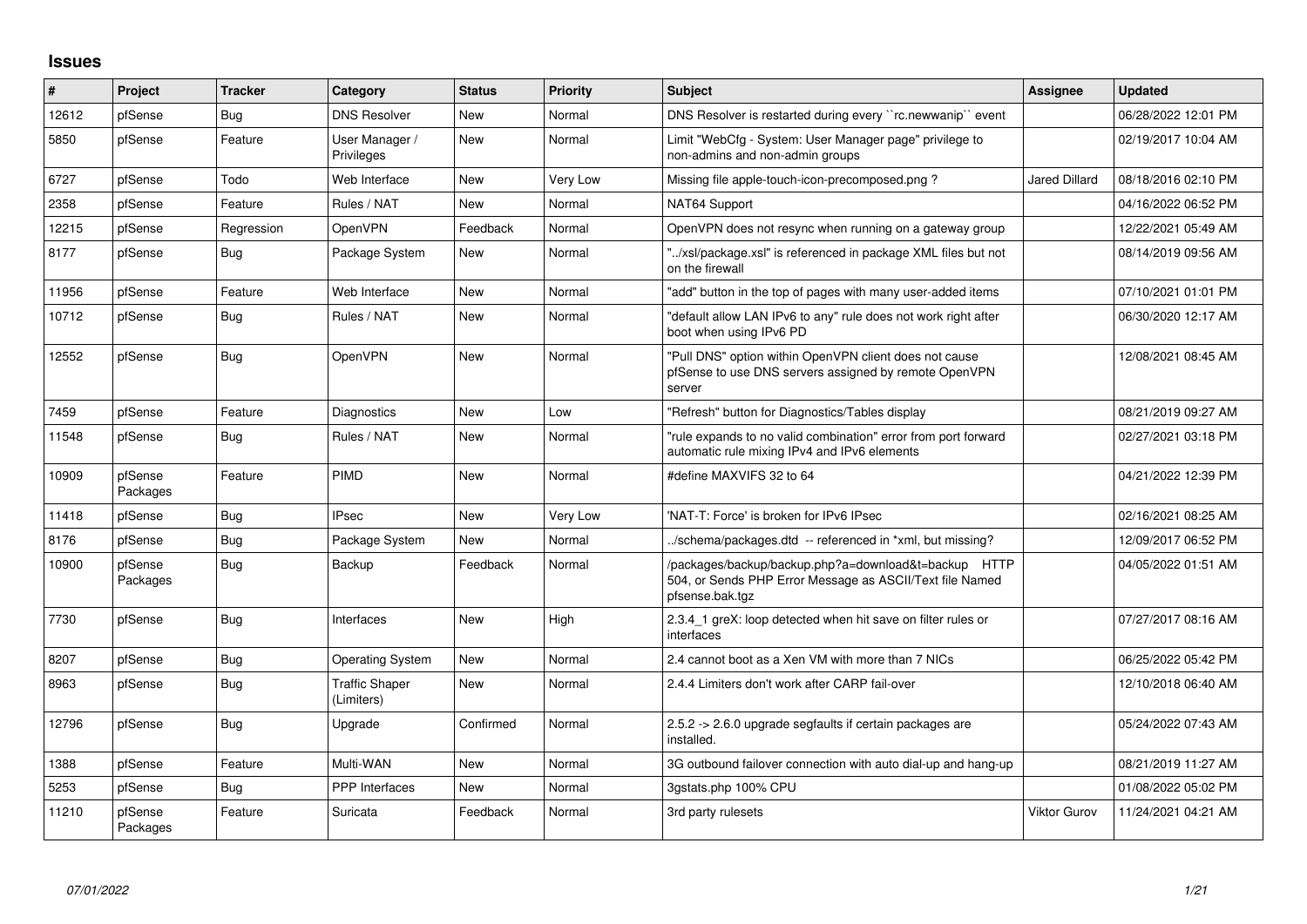| #     | Project             | <b>Tracker</b> | Category                        | <b>Status</b> | <b>Priority</b> | Subject                                                                                                             | <b>Assignee</b> | <b>Updated</b>      |
|-------|---------------------|----------------|---------------------------------|---------------|-----------------|---------------------------------------------------------------------------------------------------------------------|-----------------|---------------------|
| 7235  | pfSense             | Bug            | <b>IPsec</b>                    | New           | Normal          | 4860 has not got significant IPsec performance rising with<br>enabled HW acceleration                               | Luiz Souza      | 12/18/2021 04:32 PM |
| 12832 | pfSense Plus        | Feature        | Hardware / Drivers              | New           | Very Low        | 6100 configurable Blinking Blue LED                                                                                 |                 | 02/22/2022 07:30 AM |
| 2117  | pfSense             | Feature        | <b>Operating System</b>         | New           | Normal          | 6RD support for ISPs like Swisscom                                                                                  |                 | 08/22/2014 10:40 AM |
| 9585  | pfSense             | Bug            | Interfaces                      | New           | Normal          | 6RD: Unable to reach hosts on within same 6rd-domain                                                                |                 | 08/14/2019 02:39 PM |
| 9749  | pfSense<br>Packages | Feature        | Status Monitoring               | New           | Normal          | 95th percentile missing for quality in monitoring                                                                   |                 | 09/12/2019 10:39 AM |
| 7899  | pfSense             | Bug            | <b>Traffic Shaper</b><br>(ALTQ) | New           | Normal          | a floating 'match' rule on LAN does not put traffic from a<br>broswer on a clientpc into a shaper queue             |                 | 09/28/2017 09:16 AM |
| 1924  | pfSense             | Feature        | <b>Captive Portal</b>           | <b>New</b>    | Normal          | Ability of CP's allowed IP addresses to use aliases                                                                 |                 | 07/26/2018 04:28 AM |
| 12665 | pfSense             | Feature        | Rules / NAT                     | New           | Normal          | Ability to add custom pf rules from the GUI                                                                         |                 | 01/07/2022 09:30 AM |
| 7405  | pfSense             | Feature        | DHCP (IPv4)                     | New           | Normal          | Ability to add dhcp host reservations from "Diagnostics -> ARP<br>table"                                            |                 | 10/12/2020 08:22 AM |
| 8532  | pfSense             | Feature        | OpenVPN                         | <b>New</b>    | Low             | Ability to add metric to pushed routes                                                                              |                 | 05/22/2018 07:45 AM |
| 8236  | pfSense             | Feature        | <b>DNS Resolver</b>             | New           | Normal          | Ability to configure "forward-first" and "forward-host" options for<br>more robust domain overrides in DNS Resolver |                 | 12/26/2017 01:26 AM |
| 2218  | pfSense             | Feature        | CARP                            | New           | Normal          | Ability to delay CARP master status at boot time                                                                    |                 | 03/03/2021 11:57 AM |
| 855   | pfSense             | Feature        | Multi-WAN                       | <b>New</b>    | Normal          | Ability to selectively kill states on gateways recovery                                                             |                 | 03/11/2022 08:30 AM |
| 7495  | pfSense             | Feature        | <b>DNS Resolver</b>             | New           | Low             | Ability to set TTL for local for Unbound host overrides and dhcp<br>leases                                          |                 | 03/06/2018 09:46 AM |
| 628   | pfSense             | Feature        | Web Interface                   | New           | Low             | Ability to specify listen IP address of management services<br>(SSH, web interface)                                 |                 | 07/09/2021 01:21 PM |
| 9725  | pfSense<br>Packages | Feature        | <b>ACME</b>                     | New           | Very Low        | Ability to use template variables in acme package                                                                   |                 | 09/04/2019 07:12 AM |
| 3185  | pfSense             | Feature        | DHCP (IPv6)                     | New           | Normal          | Accommodate a DHCPv6 failover-like mechanism                                                                        |                 | 11/24/2017 10:44 AM |
| 8213  | pfSense<br>Packages | Bug            | haproxy                         | New           | Normal          | acl src file not populated from alias                                                                               |                 | 12/21/2017 02:02 PM |
| 9299  | pfSense<br>Packages | Feature        | <b>ACME</b>                     | <b>New</b>    | Normal          | ACME package : Automate add/remove firewall rule for port<br>forwarding                                             |                 | 01/30/2019 10:09 PM |
| 12670 | pfSense<br>Packages | Bug            | <b>ACME</b>                     | New           | Normal          | ACME package writes credentials to system log                                                                       | Viktor Gurov    | 03/07/2022 10:58 AM |
| 12623 | pfSense<br>Packages | Bug            | $\mathsf{ACME}$                 | New           | Normal          | acme.sh package   DNS-ISPConfig settings                                                                            | Viktor Gurov    | 03/10/2022 03:42 PM |
| 9833  | pfSense<br>Packages | Feature        | ACME                            | New           | Normal          | ACME: add ability to use custom ACME server                                                                         |                 | 04/07/2022 11:31 AM |
| 8560  | pfSense<br>Packages | <b>Bug</b>     | ACME                            | New           | Normal          | ACME: can't update DNS records in DNSMadeEasy registar for<br>several domains with different API keys/ids           |                 | 06/08/2018 01:28 PM |
| 8285  | pfSense             | Bug            | Web Interface                   | New           | Normal          | Actions on stale data may result in catastrophic results                                                            |                 | 01/16/2018 08:08 PM |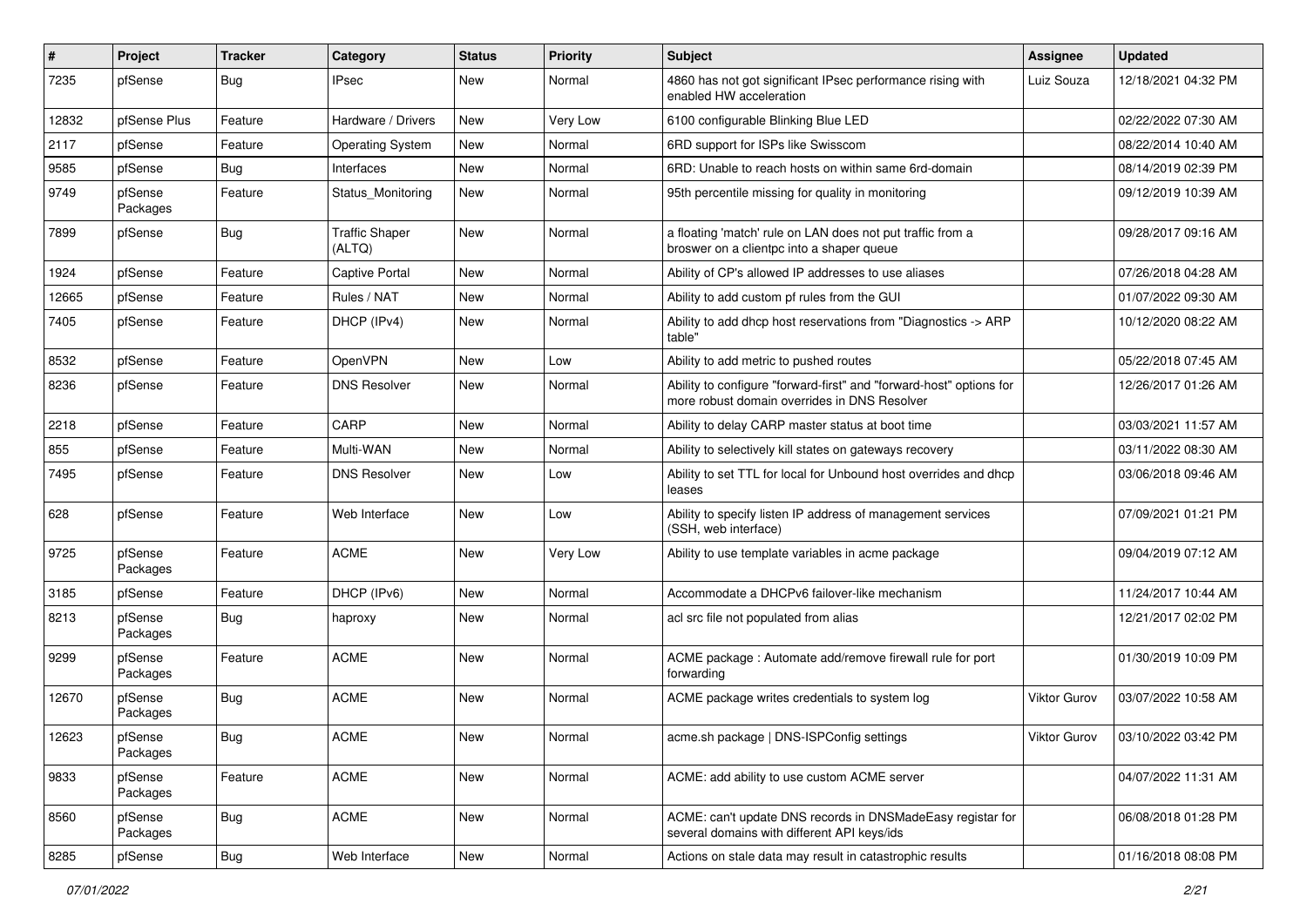| $\vert$ # | Project             | <b>Tracker</b> | Category                        | <b>Status</b>                 | <b>Priority</b> | <b>Subject</b>                                                                               | <b>Assignee</b>      | <b>Updated</b>      |
|-----------|---------------------|----------------|---------------------------------|-------------------------------|-----------------|----------------------------------------------------------------------------------------------|----------------------|---------------------|
| 12570     | pfSense Docs        | Correction     | General                         | New                           | Normal          | Active appliance list missing 6100                                                           |                      | 12/06/2021 11:41 AM |
| 13136     | pfSense<br>Packages | Feature        | pfBlockerNG                     | <b>New</b>                    | Normal          | Add crypt0rr DNS-over-HTTPS (DOH) provider list feeds                                        |                      | 05/07/2022 02:27 AM |
| 96        | pfSense             | Feature        | Rules / NAT                     | <b>New</b>                    | Normal          | Add "All local networks" to source and destination drop down<br>boxen in firewall rules      |                      | 02/06/2016 04:53 AM |
| 8224      | pfSense<br>Packages | Feature        | FreeRADIUS                      | New                           | Normal          | Add "OU" field to FreeRADIUS page                                                            |                      | 02/21/2018 12:53 AM |
| 12162     | pfSense Docs        | Todo           | Products                        | New                           | Normal          | Add "usb reset" as possible solution for non-booting flash drives<br>on the SG-1100          |                      | 10/07/2021 02:19 PM |
| 12025     | pfSense             | Todo           | Web Interface                   | New                           | Very Low        | Add 1:1 Validation to Notify Someone They are 1:1 NAT'ing an<br><b>Interface Address</b>     |                      | 06/11/2021 10:05 AM |
| 12546     | pfSense Plus        | Feature        | Authentication                  | New                           | Normal          | Add 2FA Support to pfSense Plus Local Database<br>Authentication                             |                      | 06/25/2022 05:30 PM |
| 5474      | pfSense             | Feature        | Interfaces                      | <b>New</b>                    | Normal          | Add 802.1x configuration to wired interfaces.                                                |                      | 03/16/2016 04:32 PM |
| 4776      | pfSense             | Feature        | Wireless                        | New                           | Normal          | Add 802.1x dynamic vlan support                                                              |                      | 10/02/2020 07:42 AM |
| 7888      | pfSense             | Feature        | Package System                  | New                           | Normal          | Add a button in package manager GUI to upgrade all packages                                  |                      | 09/28/2017 05:50 AM |
| 7761      | pfSense             | Feature        | Rules / NAT                     | New                           | Normal          | Add a way to match on IPv6 proto=0 (hop-by-hop header<br>extension)                          |                      | 08/13/2019 03:49 PM |
| 6917      | pfSense             | Feature        | Upgrade                         | <b>New</b>                    | Normal          | Add ability to choose from what IP/IFACE you search for<br>updates                           |                      | 11/11/2016 09:51 AM |
| 6038      | pfSense             | Feature        | Interfaces                      | New                           | Normal          | Add ability to configure which interface is chosen for defining<br>hostname IP in /etc/hosts |                      | 07/07/2017 09:56 AM |
| 12190     | pfSense             | Feature        | Rules / NAT                     | New                           | Normal          | Add ability to reference ipv6 prefix in firewall rules and aliases                           |                      | 08/05/2021 01:47 PM |
| 12551     | pfSense             | Feature        | <b>DNS Resolver</b>             | <b>New</b>                    | Low             | Add ability to set DNS resolver search domain list                                           |                      | 12/01/2021 11:18 AM |
| 10872     | pfSense<br>Packages | Feature        | Suricata                        | Feedback                      | Normal          | Add adjustable notification for Severity Alert                                               | Viktor Gurov         | 08/20/2021 07:52 AM |
| 11156     | pfSense<br>Packages | Feature        | pfBlockerNG                     | <b>New</b>                    | Normal          | Add an option include subdomains for the noAAAA feature                                      |                      | 12/11/2020 10:19 AM |
| 12300     | pfSense             | Feature        | Hardware / Drivers              | <b>New</b>                    | Normal          | Add Aquantia Atlantic driver to pfsense                                                      |                      | 09/14/2021 06:49 AM |
| 13304     | pfSense             | Feature        | <b>Traffic Shaper</b><br>(ALTQ) | <b>Pull Request</b><br>Review | Normal          | Add Broadcom Netextreme II (bxe) to the altg capable check                                   |                      | 06/28/2022 12:01 PM |
| 10466     | pfSense<br>Packages | Feature        | Suricata                        | <b>New</b>                    | Low             | Add checkbox to Suricata blocked host view to resolve all<br>resolvable IP's automatically   |                      | 02/02/2022 06:04 PM |
| 12564     | pfSense             | Feature        | Aliases / Tables                | <b>New</b>                    | Low             | add column to show that an Alias is in use by or not                                         |                      | 12/04/2021 07:25 PM |
| 6696      | pfSense             | Bug            | <b>Traffic Shaper</b><br>(ALTQ) | New                           | Low             | Add configure link to Status > Queues error message if traffic<br>shaping not configured     | <b>Jared Dillard</b> | 08/21/2019 08:55 AM |
| 10962     | pfSense             | Feature        | Dynamic DNS                     | New                           | Normal          | Add Cpanel support for Dynamic DNS Clients                                                   |                      | 12/28/2020 01:56 PM |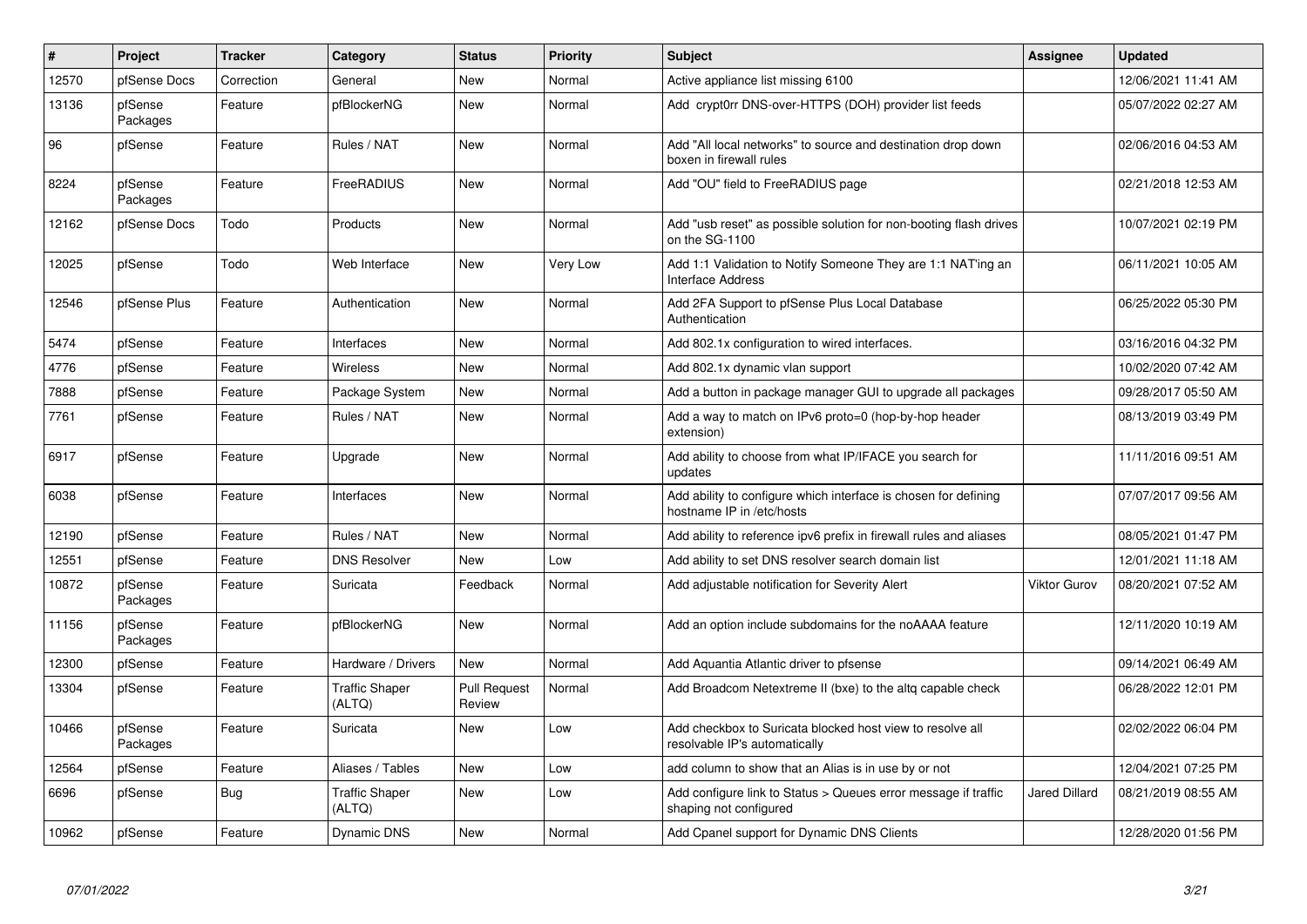| #     | Project             | <b>Tracker</b> | Category                    | <b>Status</b> | <b>Priority</b> | Subject                                                                               | <b>Assignee</b>     | <b>Updated</b>      |
|-------|---------------------|----------------|-----------------------------|---------------|-----------------|---------------------------------------------------------------------------------------|---------------------|---------------------|
| 9912  | pfSense<br>Packages | Feature        | ntop                        | New           | Normal          | add custom DPI to ntopng                                                              |                     | 11/18/2019 10:57 AM |
| 10395 | pfSense             | Feature        | Dashboard                   | New           | Low             | Add Dashboard System Information support for more PC<br>Engines APU boards            |                     | 02/17/2022 01:02 AM |
| 13135 | pfSense<br>Packages | Feature        | pfBlockerNG                 | <b>New</b>    | Normal          | Add dibdot DoH-IP-blocklists feeds                                                    | <b>Viktor Gurov</b> | 05/08/2022 01:50 AM |
| 9200  | pfSense<br>Packages | Todo           | <b>ACME</b>                 | <b>New</b>    | Normal          | Add DNS support for Google domain to Acme manager                                     | Jim Pingle          | 02/15/2022 03:16 AM |
| 12097 | pfSense<br>Packages | Feature        | pfBlockerNG                 | New           | Normal          | Add dnsbl and geoip logs to system log                                                |                     | 07/06/2021 01:25 PM |
| 12805 | pfSense Docs        | New Content    | General                     | New           | Very Low        | Add documentation about what triggers a notfication                                   |                     | 02/15/2022 05:10 PM |
| 11369 | pfSense             | Feature        | <b>Operating System</b>     | New           | Low             | add Enabling IPv6 Source Address Validation support                                   |                     | 02/04/2021 10:03 AM |
| 3899  | pfSense             | Feature        | Web Interface               | New           | Normal          | Add feature to allow reordering of <package> items in<br/>config.xml</package>        |                     | 09/27/2014 04:40 PM |
| 13201 | pfSense<br>Packages | Feature        | pfBlockerNG                 | <b>New</b>    | Normal          | Add FireHol Security IP Feeds                                                         |                     | 05/23/2022 06:34 AM |
| 12465 | pfSense<br>Packages | Feature        | haproxy                     | New           | Normal          | Add forwardfor advanced usecases                                                      |                     | 10/16/2021 07:35 PM |
| 7720  | pfSense             | Feature        | Hardware / Drivers          | New           | Normal          | Add general watchdog kernel modules (like ichwd) and<br>watchdogd support in the GUI. |                     | 08/19/2019 01:20 PM |
| 8372  | pfSense             | Feature        | Logging                     | <b>New</b>    | Normal          | add qui setting to adjust refresh rate for dynamic firewall logs                      |                     | 08/14/2019 10:31 AM |
| 4628  | pfSense             | Feature        | Web Interface               | New           | Normal          | Add GUI to manage loader tunables (e.g. loader.conf.local)                            |                     | 09/16/2015 04:28 PM |
| 13244 | pfSense             | Feature        | Web Interface               | New           | Normal          | Add help text under Timezone settings in the GUI                                      |                     | 06/03/2022 01:00 PM |
| 6412  | pfSense             | Feature        | <b>Operating System</b>     | New           | Normal          | Add includedir directive for /var/etc/xinet.d to xinetd<br>configuration              |                     | 08/13/2019 01:23 PM |
| 12711 | pfSense<br>Packages | Feature        | Telegraf                    | New           | Normal          | Add InfluxDB V2 support                                                               |                     | 01/21/2022 02:54 AM |
| 746   | pfSense             | Feature        | Rules / NAT                 | New           | Normal          | Add interface group to source/dest drop downs                                         |                     | 07/19/2010 05:10 PM |
| 12459 | pfSense             | Todo           | <b>Virtual IP Addresses</b> | New           | Normal          | Add IP Alias subnet input validation                                                  |                     | 10/15/2021 09:35 AM |
| 7626  | pfSense             | Feature        | Interfaces                  | New           | Normal          | Add IPoE support for WAN                                                              |                     | 01/01/2022 12:31 AM |
| 9798  | pfSense<br>Packages | Feature        | pfBlockerNG                 | New           | Normal          | add ipv4 and ipv6 dnscrypt-resolvers feeds                                            |                     | 10/14/2021 09:48 AM |
| 11703 | pfSense<br>Packages | Feature        | <b>FRR</b>                  | New           | Normal          | add Krill and Routinator support BGP RPKI                                             |                     | 03/18/2021 07:47 PM |
| 12370 | pfSense             | Feature        | Rules / NAT                 | New           | Low             | Add limiters to Queue column on firewall rule list                                    |                     | 09/14/2021 07:37 AM |
| 5307  | pfSense             | Feature        | <b>RRD Graphs</b>           | New           | Low             | Add logarithmic scale option to RRD graphs                                            |                     | 10/14/2015 07:37 AM |
| 1136  | pfSense             | Feature        | Rules / NAT                 | New           | Normal          | Add logic to automatically avoid route-to for static route<br>networks                |                     | 10/09/2018 05:11 AM |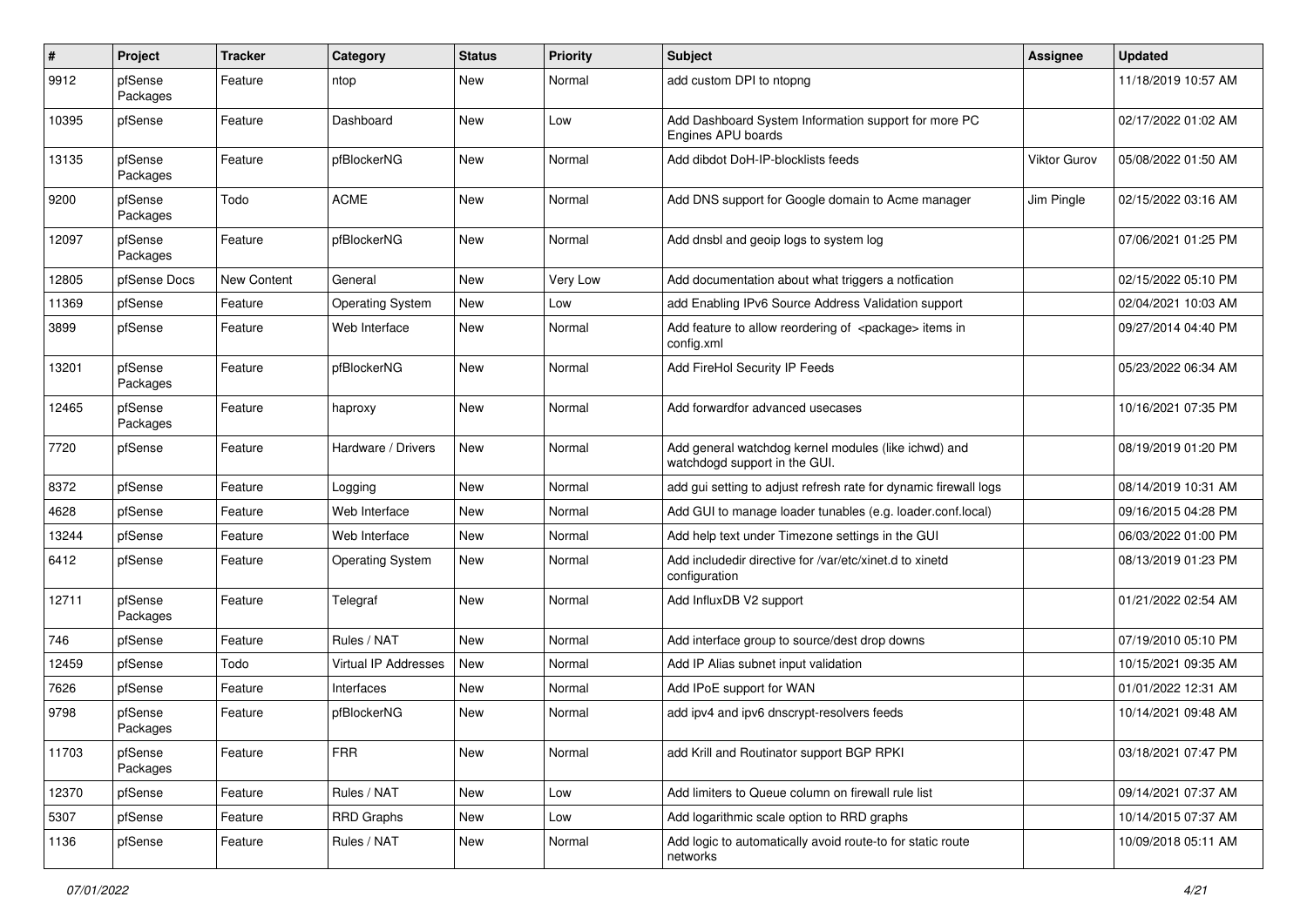| #     | Project             | <b>Tracker</b> | Category                        | <b>Status</b> | <b>Priority</b> | Subject                                                                                             | <b>Assignee</b>     | <b>Updated</b>      |
|-------|---------------------|----------------|---------------------------------|---------------|-----------------|-----------------------------------------------------------------------------------------------------|---------------------|---------------------|
| 12860 | pfSense<br>Packages | Feature        | New Package<br>Request          | New           | Normal          | add mmc-utils package to all images                                                                 |                     | 02/24/2022 07:18 AM |
| 8099  | pfSense<br>Packages | Feature        | Telegraf                        | New           | Normal          | Add more configuration flexibility to Telegraf                                                      |                     | 08/13/2019 09:39 AM |
| 12285 | pfSense<br>Packages | Feature        | Suricata                        | In Progress   | Normal          | Add more EVE Logged Traffic protocols                                                               | <b>Viktor Gurov</b> | 08/20/2021 08:22 AM |
| 8558  | pfSense             | Feature        | Web Interface                   | New           | Normal          | Add more table sorting in various UI pages                                                          |                     | 08/21/2019 09:14 AM |
| 290   | pfSense             | Feature        | Multi-WAN                       | New           | Low             | Add Multi-WAN awareness to UPnP                                                                     |                     | 01/06/2016 05:24 PM |
| 753   | pfSense             | Feature        | OpenVPN                         | New           | Normal          | Add OpenVPN foreign option support                                                                  |                     | 09/02/2019 10:38 AM |
| 13009 | pfSense             | Feature        | OpenVPN                         | New           | Normal          | Add option for multiple remote addresses to OpenVPN Client                                          |                     | 03/31/2022 12:42 PM |
| 7800  | pfSense             | Feature        | Logging                         | New           | Normal          | Add option for state logging                                                                        |                     | 08/13/2019 03:51 PM |
| 7686  | pfSense<br>Packages | Feature        | haproxy                         | New           | Normal          | Add option in HAProxy to configure SSL defaults based on the<br>Mozilla SSL Configuration Generator |                     | 08/16/2019 01:09 PM |
| 11056 | pfSense             | Feature        | Interfaces                      | <b>New</b>    | Normal          | Add option to disable flow-control on interfaces in GUI                                             |                     | 11/11/2020 04:41 PM |
| 4098  | pfSense             | Feature        | Authentication                  | New           | Normal          | Add option to force a password change on login                                                      |                     | 08/21/2019 10:31 AM |
| 12329 | pfSense<br>Packages | Feature        | Avahi                           | New           | Normal          | Add optional floating firewall rules for IPv4 and IPv6                                              |                     | 02/09/2022 04:43 PM |
| 8330  | pfSense             | Feature        | DHCP (IPv4)                     | New           | Normal          | add options for ddns-local-address statements                                                       |                     | 04/27/2021 12:31 PM |
| 3882  | pfSense             | Feature        | Web Interface                   | New           | Normal          | Add OUI database to the base system, remove dependency on<br>nmap                                   |                     | 03/08/2018 06:44 PM |
| 10547 | pfSense<br>Packages | Feature        | New Package<br>Request          | New           | Normal          | Add package addrwatch. Addrwatch is like arpwatch but works<br>with ipv4 and ipv6                   |                     | 05/11/2020 09:20 AM |
| 9315  | pfSense<br>Packages | Feature        | New Package<br>Request          | New           | Normal          | Add Package: dnscrypt-proxy                                                                         |                     | 03/05/2021 02:38 AM |
| 2771  | pfSense             | Feature        | Rules / NAT                     | New           | Normal          | Add packet tracing simulator                                                                        |                     | 08/13/2019 12:24 PM |
| 10839 | pfSense             | Feature        | <b>Traffic Shaper</b><br>(ALTQ) | New           | Normal          | Add popular messengers to the Traffic Shaper Wizard                                                 |                     | 08/18/2020 10:07 AM |
| 5360  | pfSense             | Feature        | UPnP/NAT-PMP                    | New           | Normal          | Add possibility to configure independent "UPnP & NAT-PMP"<br>instances                              |                     | 10/31/2015 04:25 AM |
| 8216  | pfSense<br>Packages | Feature        | Telegraf                        | New           | Normal          | Add prometheus output for telegraf                                                                  |                     | 09/09/2020 05:33 AM |
| 6804  | pfSense             | Feature        | Diagnostics                     | New           | Very Low        | Add row counter into Diagnostics -> Edit File                                                       |                     | 08/20/2019 03:44 PM |
| 9060  | pfSense             | Feature        | Logging                         | New           | Normal          | add rule name filtering field for firewall log viewer                                               |                     | 08/14/2019 12:38 PM |
| 4997  | pfSense             | Feature        | Rules / NAT                     | New           | Normal          | Add setting option to choose default log action for new firewall<br>rules                           |                     | 08/20/2019 03:29 PM |
| 9044  | pfSense<br>Packages | Feature        | New Package<br>Request          | New           | Normal          | Add SoftEther                                                                                       |                     | 11/02/2019 10:51 AM |
| 1979  | pfSense             | Feature        | Aliases / Tables                | New           | Normal          | Add some default read-only system aliases                                                           | Jim Pingle          | 08/21/2019 11:01 AM |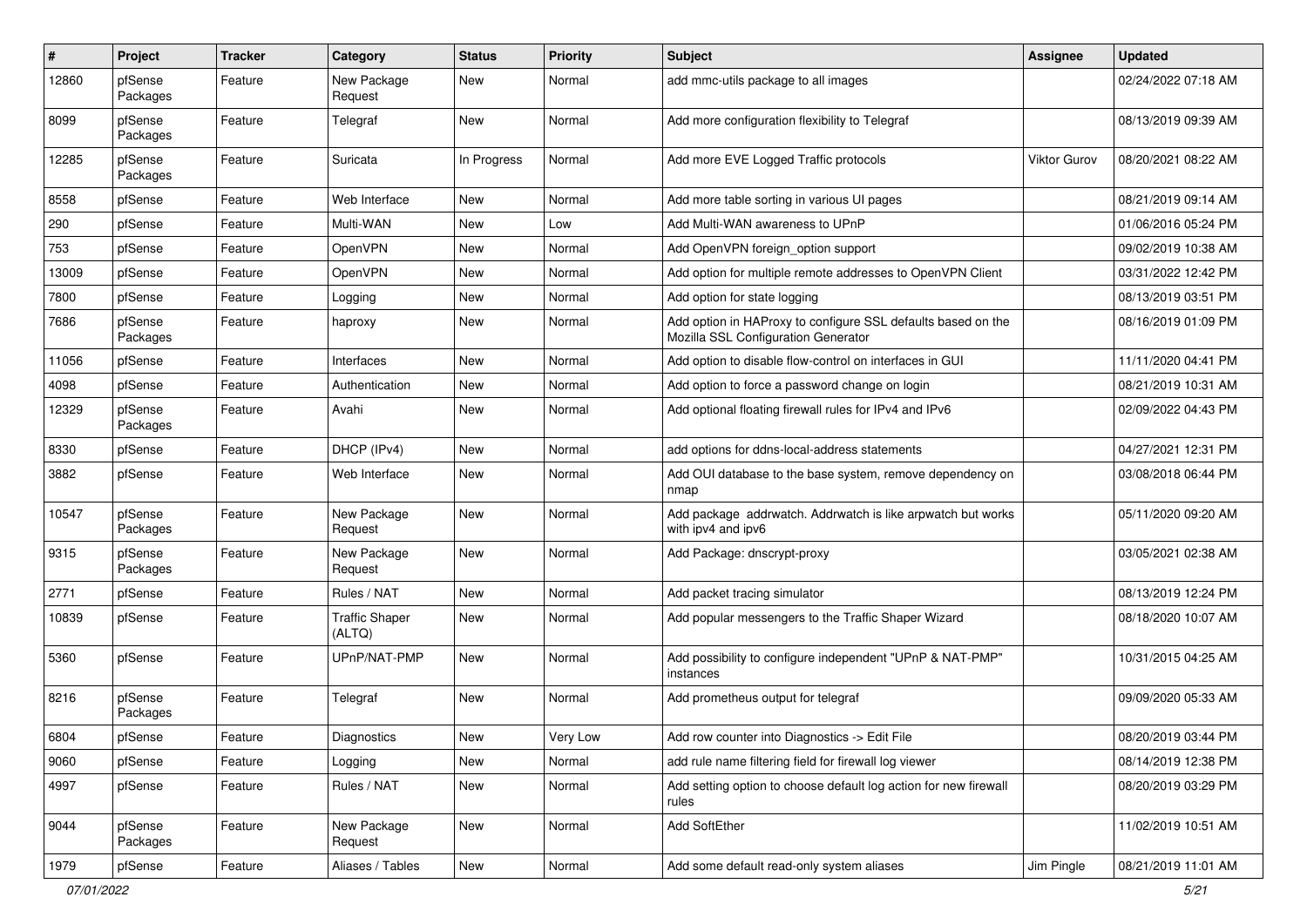| #     | Project             | <b>Tracker</b> | Category                    | <b>Status</b>                 | Priority | Subject                                                                                      | <b>Assignee</b> | <b>Updated</b>      |
|-------|---------------------|----------------|-----------------------------|-------------------------------|----------|----------------------------------------------------------------------------------------------|-----------------|---------------------|
| 9721  | pfSense<br>Packages | Feature        | Squid                       | Feedback                      | Normal   | add squidclient -h 127.0.0.1 mgr:info output to Diagnostics /<br>Squid and status.php        | Viktor Gurov    | 04/22/2022 02:21 AM |
| 9222  | pfSense             | Feature        | Authentication              | New                           | Normal   | Add sshguard log when release an IP                                                          |                 | 08/14/2019 01:00 PM |
| 13058 | pfSense             | Todo           | Rules / NAT                 | New                           | Normal   | Add static routes and directly connected networks back to<br>policy route negation rules     |                 | 04/13/2022 08:05 AM |
| 5525  | pfSense             | Feature        | OpenVPN                     | New                           | Normal   | Add static routes for OpenVPN client remote peer addresses<br>when using non-default WANs    |                 | 11/25/2015 08:44 AM |
| 11997 | pfSense<br>Packages | Bug            | <b>IPsec Profile Wizard</b> | New                           | Normal   | Add Support for Android Strongswan Profiles in the Profile<br>Wizard                         | Jim Pingle      | 07/10/2021 07:51 PM |
| 12507 | pfSense<br>Packages | Bug            | softflowd                   | <b>Pull Request</b><br>Review | Normal   | Add support for bi-directional flows in softflowd                                            |                 | 11/11/2021 03:53 AM |
| 13296 | pfSense             | Feature        | DHCP (IPv6)                 | New                           | Normal   | Add support for DHCP6 OPTION_PD_EXCLUDE (RFC 6603)                                           |                 | 06/24/2022 10:10 PM |
| 12286 | pfSense<br>Packages | Bug            | FreeRADIUS                  | New                           | Normal   | Add support for ntlm_auth in LDAP                                                            |                 | 08/20/2021 08:27 AM |
| 13260 | pfSense             | Feature        | Authentication              | <b>New</b>                    | Normal   | Add support for OpenVPN static-challenge                                                     |                 | 06/09/2022 02:04 PM |
| 10600 | pfSense<br>Packages | Feature        | pfBlockerNG                 | New                           | Normal   | Add support for pfBlockerNG "Action list" feature                                            |                 | 08/10/2020 02:39 AM |
| 11879 | pfSense<br>Packages | Feature        | <b>ACME</b>                 | Feedback                      | Normal   | Add support for SSL.com ACME server                                                          | Jim Pingle      | 03/02/2022 02:03 PM |
| 12281 | pfSense<br>Packages | Feature        | Nut                         | New                           | Normal   | Add support for Telegram/Pushover notifications                                              | Viktor Gurov    | 01/24/2022 07:25 AM |
| 11931 | pfSense<br>Packages | Feature        | <b>ACME</b>                 | New                           | Normal   | Add support for validating a domain's ownership via Google<br>Cloud Cloud DNS                |                 | 02/15/2022 03:18 AM |
| 9238  | pfSense<br>Packages | Feature        | New Package<br>Request      | New                           | Normal   | Add support for Zerotier                                                                     |                 | 05/17/2021 01:58 PM |
| 12139 | pfSense             | Feature        | <b>DNS Forwarder</b>        | <b>New</b>                    | Normal   | Add support in for specifying a DNSMASQ configuration file                                   |                 | 07/16/2021 09:45 PM |
| 10223 | pfSense             | Feature        | Interfaces                  | New                           | Normal   | Add the ability to create additional loopback interfaces                                     |                 | 12/15/2020 04:35 PM |
| 12521 | pfSense             | Feature        | <b>Operating System</b>     | New                           | Very Low | Add the BBR2, QUIC, RACK Congestion Control (CC) protocols                                   |                 | 11/15/2021 07:40 AM |
| 7922  | pfSense             | Feature        | Rules / NAT                 | New                           | Normal   | Add the option to select the ISP IPv6 Delegated Prefix as a<br>destination in firewall rules |                 | 10/10/2017 06:36 PM |
| 12882 | pfSense<br>Packages | Feature        | pfBlockerNG                 | Feedback                      | Normal   | Add the option to specify CURLOPT_INTERFACE in<br>pfBlockerNG IPv4/IPv6 lists                |                 | 03/24/2022 11:16 AM |
| 12676 | pfSense             | Feature        | Rules / NAT                 | New                           | Normal   | Add the Tagged option on the Port Forward rules edit page                                    |                 | 01/11/2022 05:52 AM |
| 4374  | pfSense             | Feature        | Notifications               | New                           | Low      | Add timestamps to notification e-mails                                                       |                 | 02/05/2015 12:43 AM |
| 10514 | pfSense             | Feature        | Web Interface               | New                           | Normal   | Add to every page an unparsed Notes field for administrative<br>reference                    |                 | 04/30/2020 06:32 PM |
| 9800  | pfSense             | Feature        | Hardware / Drivers          | New                           | Normal   | Add toggle for net.isr.dispatch=deferred in GUI                                              |                 | 09/29/2019 06:18 AM |
| 7181  | pfSense             | Feature        | Rules / NAT                 | New                           | Low      | Add Top and Add Bottom on Seperator                                                          |                 | 08/21/2019 08:55 AM |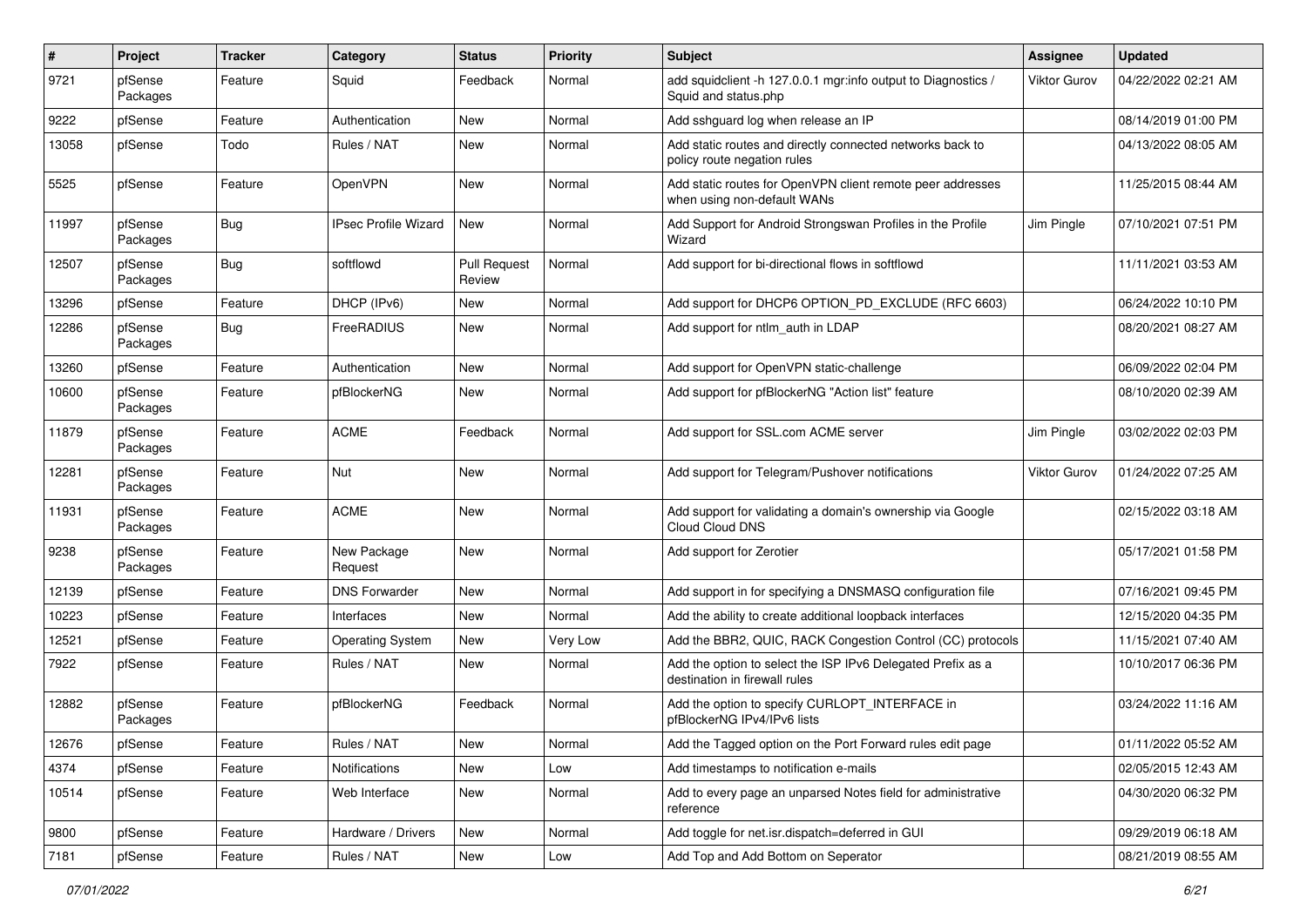| ∦     | Project             | <b>Tracker</b> | Category                 | <b>Status</b> | <b>Priority</b> | Subject                                                                                                          | <b>Assignee</b>   | <b>Updated</b>      |
|-------|---------------------|----------------|--------------------------|---------------|-----------------|------------------------------------------------------------------------------------------------------------------|-------------------|---------------------|
| 13311 | pfSense Docs        | New Content    | Troubleshooting          | New           | High            | Add troubleshooting tips for ZFS boot issues                                                                     |                   | 06/28/2022 11:04 AM |
| 9591  | pfSense             | Feature        | Rules / NAT              | <b>New</b>    | Normal          | Add under firewall rules a search box                                                                            |                   | 08/14/2019 02:39 PM |
| 12457 | pfSense Docs        | Todo           | Packages                 | New           | Very Low        | Add UPS Configuration Recipes for apcupsd and nut UPS<br>Packages with Common Brand Units                        |                   | 10/18/2021 08:37 AM |
| 7852  | pfSense             | Feature        | <b>DNS Resolver</b>      | New           | Normal          | Add views support to Unbound GUI                                                                                 |                   | 09/11/2017 12:26 PM |
| 8161  | pfSense<br>Packages | Feature        | FreeRADIUS               | New           | Very Low        | Add virtual server support to FreeRadius                                                                         |                   | 12/05/2017 01:57 PM |
| 12905 | pfSense             | Bug            | Web Interface            | New           | Normal          | Add VLAN Re-assignment to Import Interface Mismatch Wizard                                                       |                   | 03/07/2022 08:05 AM |
| 11732 | pfSense Plus        | Feature        | Hardware / Drivers       | New           | Normal          | Add VXLAN Support to pfSense Plus                                                                                |                   | 03/15/2022 02:35 AM |
| 12980 | pfSense Docs        | Todo           | OpenVPN                  | Feedback      | Normal          | Add warnings against OpenVPN Shared Key mode                                                                     | Jim Pingle        | 03/24/2022 02:11 PM |
| 11280 | pfSense             | Todo           | WireGuard                | New           | Normal          | Add WireGuard to ALTQ list                                                                                       |                   | 04/27/2021 12:32 PM |
| 12859 | pfSense<br>Packages | Feature        | Zabbix                   | New           | Normal          | Add Zabbix 6.0 LTS (agent and proxy) packages                                                                    |                   | 02/23/2022 07:11 AM |
| 10265 | pfSense<br>Packages | Bug            | <b>Notes</b>             | New           | Very Low        | Adding a Note with malformed title will force system restore                                                     |                   | 02/27/2020 10:12 AM |
| 11410 | pfSense<br>Packages | Feature        | New Package<br>Request   | New           | Normal          | adding bpytop (former Bashtop)                                                                                   |                   | 07/26/2021 12:33 PM |
| 6517  | pfSense             | Bug            | <b>IPsec</b>             | Confirmed     | Normal          | Adding mobile IPsec phase 2 entries requires restart of<br>strongswan                                            |                   | 06/21/2016 11:04 PM |
| 12658 | pfSense<br>Packages | Feature        | darkstat                 | New           | Normal          | Adding prometheus metrics to darkstat                                                                            |                   | 05/27/2022 09:44 PM |
| 9123  | pfSense             | Bug            | Interfaces               | Feedback      | Very High       | Adding/configuring vlan on ixl-devices causes ag add macvlan<br>err -53, aq_error 14                             | Luiz Souza        | 05/16/2022 07:57 AM |
| 4899  | pfSense             | Feature        | DHCP (IPv4)              | New           | Normal          | Additional BOOTP/DHCP Options should allow a force option                                                        |                   | 01/02/2018 02:24 PM |
| 790   | pfSense             | Feature        | <b>Operating System</b>  | New           | Normal          | Advanced options for dnsclient (resolv.conf)                                                                     |                   | 04/21/2022 12:39 PM |
| 13074 | pfSense Plus        | Bug            | Cryptographic<br>Modules | New           | Normal          | AES-GCM with SafeXcel on Netgate 2100 causes MBUF<br>overload                                                    |                   | 06/12/2022 11:14 AM |
| 9654  | pfSense             | Bug            | <b>DNS Resolver</b>      | New           | Normal          | After reboot, the DNS resolver must be restarted before it will<br>advertise the ipv6 DNS address of the router. |                   | 11/20/2020 03:12 AM |
| 11493 | pfSense<br>Packages | Bug            | Zabbix                   | <b>New</b>    | Very Low        | After upgrade zabbix proxy wont start                                                                            |                   | 02/21/2021 05:31 AM |
| 9296  | pfSense             | Bug            | Aliases / Tables         | Confirmed     | Low             | Alias content is sometimes incomplete when mixing FQDN and<br>IP address                                         | Reid<br>Linnemann | 06/18/2022 03:12 PM |
| 12708 | pfSense             | Bug            | Aliases / Tables         | New           | Normal          | alias with non resolving DNS entry breaks underlying pf table                                                    |                   | 02/20/2022 06:13 PM |
| 4195  | pfSense             | Feature        | Aliases / Tables         | New           | Low             | Aliases: sections                                                                                                |                   | 08/21/2019 11:01 AM |
| 6457  | pfSense             | Feature        | Installer                | New           | Normal          | Allow ability to configure AWS EC2 AMI via userdata                                                              |                   | 09/21/2020 02:54 PM |
| 946   | pfSense             | Feature        | <b>IPsec</b>             | New           | Normal          | Allow aliases to be used to define IPsec phase 2 networks                                                        |                   | 04/21/2022 12:39 PM |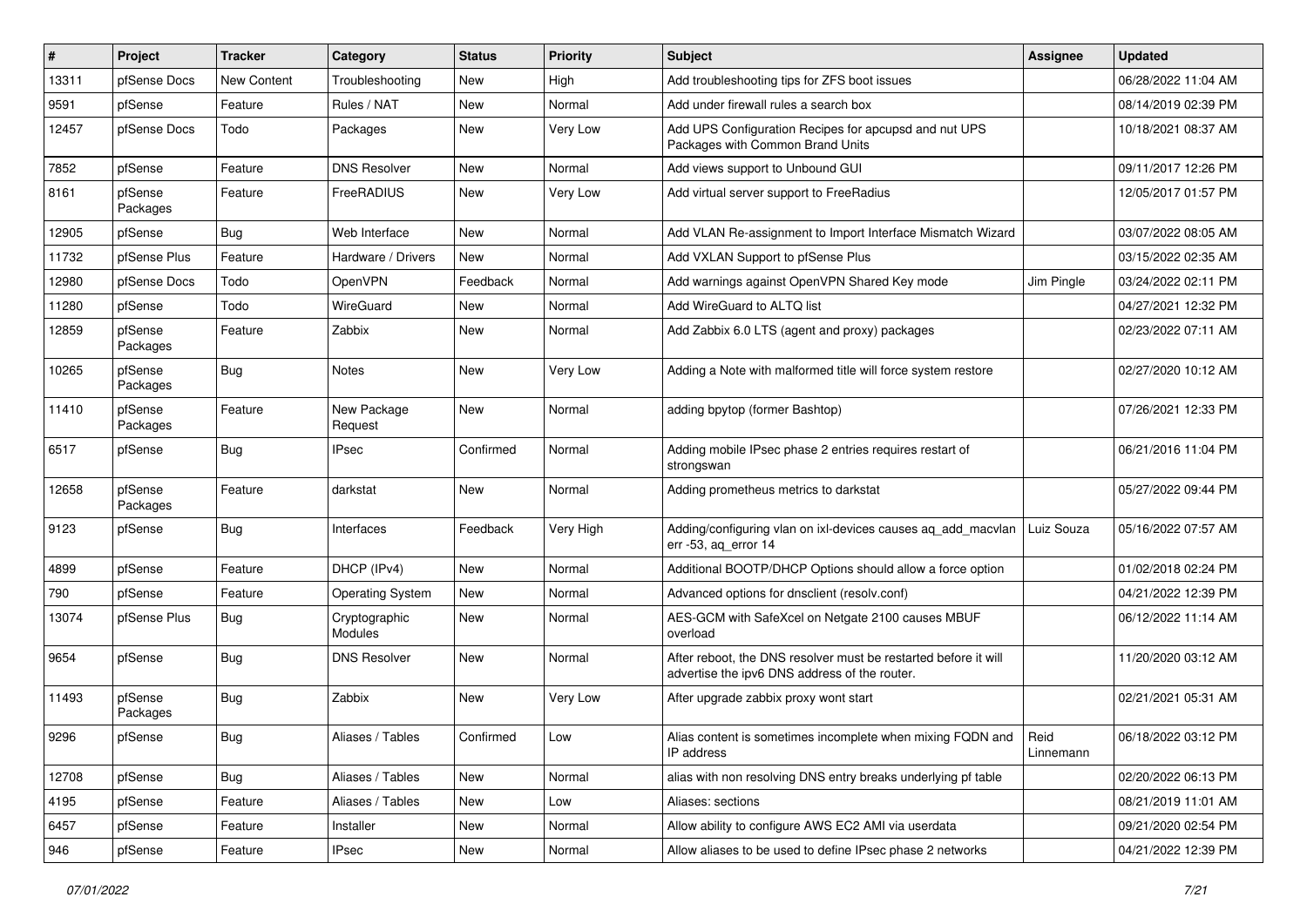| #     | Project             | <b>Tracker</b> | Category              | <b>Status</b> | <b>Priority</b> | <b>Subject</b>                                                                          | <b>Assignee</b>  | <b>Updated</b>      |
|-------|---------------------|----------------|-----------------------|---------------|-----------------|-----------------------------------------------------------------------------------------|------------------|---------------------|
| 4989  | pfSense             | Feature        | <b>IPsec</b>          | New           | Normal          | Allow all valid strongswan remote gateway options in gui                                |                  | 08/20/2015 02:57 PM |
| 3862  | pfSense             | Feature        | <b>IGMP Proxy</b>     | New           | Normal          | Allow configuration of IGMP proxy's 'quickleave' parameter from<br>the web interface    |                  | 04/05/2016 03:24 AM |
| 3552  | pfSense             | Feature        | <b>PPP</b> Interfaces | <b>New</b>    | Normal          | Allow configuring link keep-alive value in PPP                                          |                  | 05/14/2014 10:26 AM |
| 12736 | pfSense<br>Packages | Feature        | pfBlockerNG           | <b>New</b>    | Low             | Allow custom cron intervals                                                             |                  | 01/30/2022 08:55 PM |
| 12600 | pfSense             | Feature        | Aliases / Tables      | New           | Normal          | allow custom mask for a network alias created from a FQDN                               |                  | 12/15/2021 10:50 AM |
| 11927 | pfSense             | Feature        | DHCP (IPv4)           | Feedback      | Normal          | Allow DHCP not to serve a gateway - small fix                                           |                  | 01/03/2022 04:17 PM |
| 6776  | pfSense             | Feature        | Rules / NAT           | New           | Normal          | Allow disabling of "filter rule association" by default                                 |                  | 08/17/2021 10:56 AM |
| 9063  | pfSense             | Feature        | <b>Dynamic DNS</b>    | New           | Normal          | Allow dynamic DNS client entry to specify which Check IP<br>service to use              |                  | 10/24/2018 11:53 AM |
| 3623  | pfSense             | Feature        | Package System        | <b>New</b>    | Normal          | Allow each package to choose if it is restarted on interface<br>events                  |                  | 04/26/2014 01:00 PM |
| 5825  | pfSense             | Feature        | Authentication        | New           | Normal          | Allow EAP-RADIUS for authentication servers                                             |                  | 08/21/2019 10:32 AM |
| 4501  | pfSense             | Feature        | Notifications         | New           | Normal          | Allow email report to send multiple destination                                         |                  | 02/06/2016 04:07 AM |
| 7691  | pfSense<br>Packages | Feature        | Squid                 | New           | Normal          | Allow for custom icap services for squid                                                |                  | 08/24/2017 03:16 AM |
| 5629  | pfSense             | Bug            | <b>IPsec</b>          | New           | Normal          | Allow for IPsec configuration using certs without a CA                                  |                  | 12/31/2021 05:21 PM |
| 4165  | pfSense             | Feature        | Rules / NAT           | New           | Low             | Allow for security zones when defining interfaces and firewall<br>rules.                |                  | 02/06/2016 04:35 AM |
| 4234  | pfSense             | Feature        | <b>IPsec</b>          | Assigned      | Low             | allow for strict user <> cn validation of mobile ipsec users when<br>using rsa+xauth    |                  | 01/24/2017 06:11 AM |
| 8769  | pfSense<br>Packages | Feature        | FreeRADIUS            | <b>New</b>    | Normal          | Allow FreeRADIUS users to change their own Passwords and<br>Pins                        |                  | 10/11/2018 11:34 AM |
| 6796  | pfSense             | Feature        | Interfaces            | New           | Normal          | Allow hostnames as GRE and GIF endpoints                                                |                  | 08/13/2019 02:35 PM |
| 7971  | pfSense             | Feature        | <b>Captive Portal</b> | New           | Normal          | Allow import, export and synchronization of MACs under<br><b>Captive Portal service</b> |                  | 10/19/2017 04:56 AM |
| 2693  | pfSense             | Feature        | Console Menu          | <b>New</b>    | Normal          | Allow mapping mapping non-physical interfaces via console                               | Mathieu<br>Simon | 11/27/2012 03:00 PM |
| 1268  | pfSense             | Feature        | Certificates          | New           | Normal          | Allow mass renewing of certs                                                            |                  | 11/01/2019 03:17 PM |
| 6956  | pfSense             | Feature        | <b>Captive Portal</b> | <b>New</b>    | Normal          | Allow more control over concurrent logins                                               |                  | 11/23/2016 12:01 PM |
| 371   | pfSense             | Feature        | Rules / NAT           | New           | Normal          | Allow moving of bogon and RFC 1918 rules                                                |                  | 02/06/2016 04:53 AM |
| 10890 | pfSense             | Feature        | Interfaces            | New           | Normal          | Allow multiple assigned interfaces to track status of a single<br>switch port           |                  | 09/14/2020 07:20 AM |
| 11438 | pfSense             | Feature        | Hardware / Drivers    | New           | Low             | Allow multiple cryptographic accelerator modules to be loaded<br>at the same time       |                  | 02/18/2021 12:40 PM |
| 6604  | pfSense             | Feature        | <b>NTPD</b>           | New           | Normal          | Allow NTP server list to be overridden by DHCP/PPP                                      |                  | 08/13/2019 01:39 PM |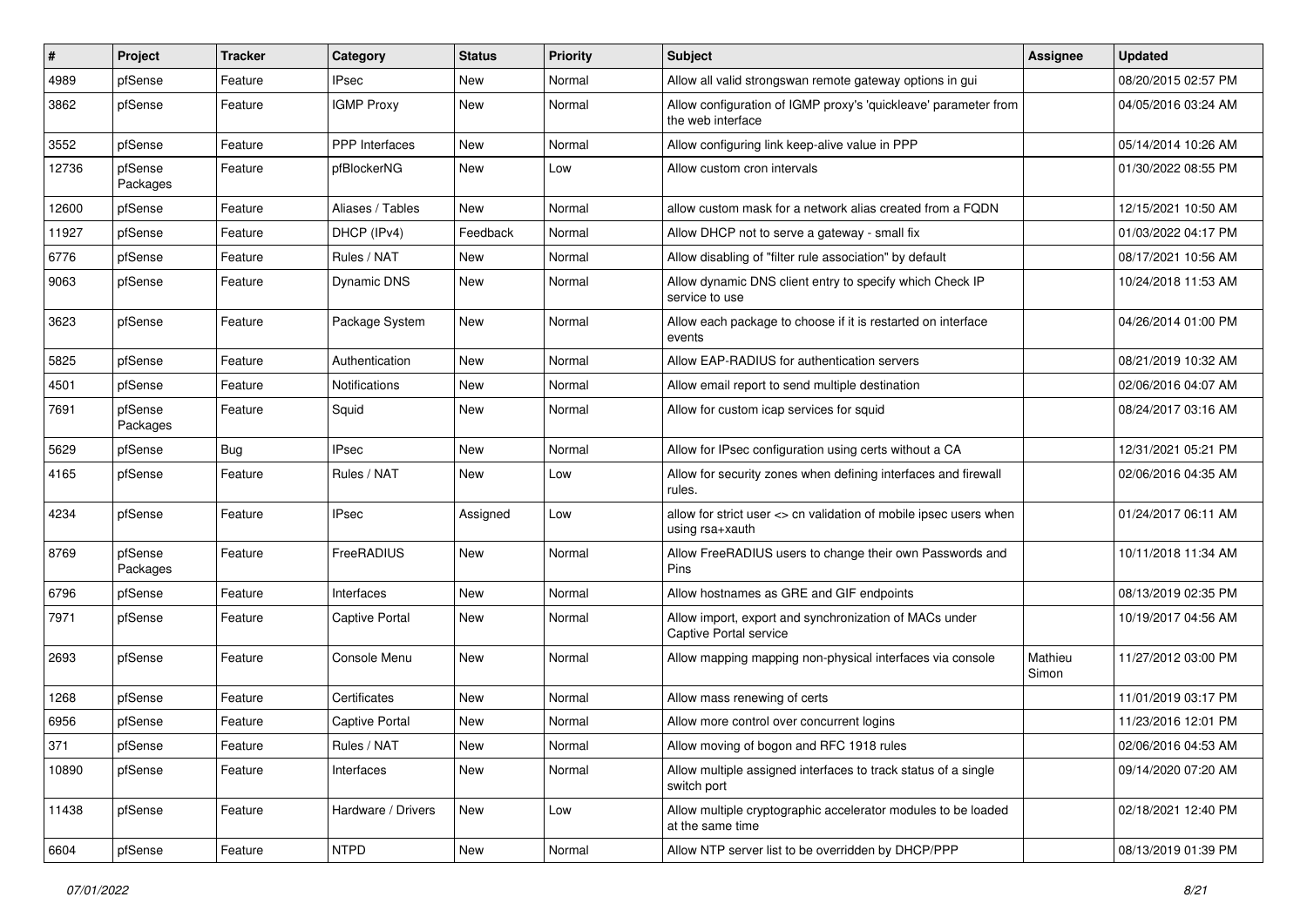| ∦     | Project             | <b>Tracker</b> | Category                        | <b>Status</b>                 | <b>Priority</b> | Subject                                                                                                 | <b>Assignee</b>      | <b>Updated</b>      |
|-------|---------------------|----------------|---------------------------------|-------------------------------|-----------------|---------------------------------------------------------------------------------------------------------|----------------------|---------------------|
| 13094 | pfSense             | Feature        | Packet Capture                  | <b>Pull Request</b><br>Review | Normal          | Allow packet capture filtering in tagged packets                                                        | Marcos<br>Mendoza    | 04/24/2022 06:06 PM |
| 10841 | pfSense<br>Packages | Feature        | pfBlockerNG                     | New                           | Normal          | Allow per Source/VLAN/Network individual black&whitelists                                               |                      | 10/18/2020 07:42 AM |
| 7078  | pfSense             | Feature        | OpenVPN                         | <b>New</b>                    | Low             | Allow reordering of client specific overrides in OpenVPN                                                |                      | 11/21/2019 02:48 PM |
| 8458  | pfSense             | Feature        | Dashboard                       | New                           | Low             | Allow reordering of interface widget                                                                    |                      | 08/14/2019 10:52 AM |
| 2479  | pfSense             | Feature        | Dashboard                       | New                           | Normal          | Allow reordering of the traffic graphs on the dashboard                                                 |                      | 06/08/2012 04:13 PM |
| 1935  | pfSense             | Feature        | Rules / NAT                     | New                           | Normal          | Allow rule with max-src-conn-* options to make conditional use<br>of "overload <virusprot>"</virusprot> |                      | 10/07/2011 09:31 AM |
| 8178  | pfSense             | Feature        | Package System                  | <b>New</b>                    | Normal          | Allow setting attributes for form elements in package XML                                               |                      | 12/09/2017 07:48 PM |
| 12077 | pfSense             | Feature        | Gateways                        | New                           | Normal          | Allow stick-connections per gateway group                                                               |                      | 06/24/2021 08:45 AM |
| 10653 | pfSense<br>Packages | Feature        | <b>FRR</b>                      | New                           | Normal          | Allow to download frr status                                                                            | Jim Pingle           | 06/11/2020 01:21 AM |
| 10468 | pfSense             | Feature        | Web Interface                   | New                           | Normal          | Allow to download log files from WebGUI                                                                 |                      | 04/17/2020 06:17 AM |
| 10258 | pfSense             | Feature        | Certificates                    | New                           | Very Low        | allow to sign CA                                                                                        |                      | 02/20/2020 04:20 AM |
| 10377 | pfSense<br>Packages | Feature        | FreeRADIUS                      | New                           | Very Low        | Allow usage of TOTP (Google-Authenticator) without PIN                                                  |                      | 03/30/2020 11:43 AM |
| 12473 | pfSense             | Feature        | <b>IPsec</b>                    | <b>New</b>                    | Normal          | Allow user adjustment of IPsec Keep Alive periodic checks                                               |                      | 12/22/2021 05:59 AM |
| 10843 | pfSense             | Feature        | Authentication                  | New                           | Normal          | Allow user manager settings to specify multiple authentication<br>servers                               |                      | 01/13/2022 07:22 AM |
| 7216  | pfSense             | Feature        | Web Interface                   | <b>New</b>                    | Normal          | Allow user to choose date display format                                                                | <b>Phillip Davis</b> | 02/02/2018 04:20 PM |
| 8483  | pfSense             | Feature        | <b>Traffic Shaper</b><br>(ALTQ) | New                           | Normal          | Allow user to choose order of Queues status                                                             |                      | 08/21/2019 09:12 AM |
| 7902  | pfSense<br>Packages | Feature        | OpenVPN Client<br>Export        | New                           | Low             | allow vpn client export of other to be a blank field                                                    |                      | 08/19/2019 03:33 PM |
| 11757 | pfSense             | Feature        | <b>XMLRPC</b>                   | <b>New</b>                    | Normal          | Allow XMLRPC sync to bypass default auth server in favor of<br>local database                           |                      | 03/30/2021 03:18 PM |
| 13215 | pfSense             | Bug            | <b>Captive Portal</b>           | Assigned                      | Normal          | Allowed MAC/IP/Hostname traffic counts for authorized users                                             | Reid<br>Linnemann    | 05/31/2022 05:31 PM |
| 12903 | pfSense             | Feature        | Notifications                   | New                           | Normal          | alternative authentication methods for email notifications?                                             |                      | 03/07/2022 07:52 AM |
| 4406  | pfSense             | Bug            | <b>Operating System</b>         | Confirmed                     | Normal          | ALTQ problems with wireless cloned interfaces                                                           | Luiz Souza           | 11/19/2015 12:06 AM |
| 10765 | pfSense             | Bug            | Authentication                  | New                           | Normal          | Ampersands in Idap_extended_query are escaped twice                                                     |                      | 09/02/2020 07:55 AM |
| 12160 | pfSense<br>Packages | Regression     | syslog-ng                       | Feedback                      | High            | An invalid configuration is generated when choosing TLS as the<br>default protocol                      | Jim Pingle           | 07/23/2021 03:27 PM |
| 10845 | pfSense<br>Packages | <b>Bug</b>     | apcupsd                         | New                           | Normal          | apcupsd doesn't stop when not enabled                                                                   |                      | 08/24/2020 10:16 AM |
| 9310  | pfSense Docs        | Correction     | Products                        | New                           | Normal          | Appliances with internal switch need the MAC Address section<br>of their Getting Started guides updated | Jim Pingle           | 09/23/2020 10:24 AM |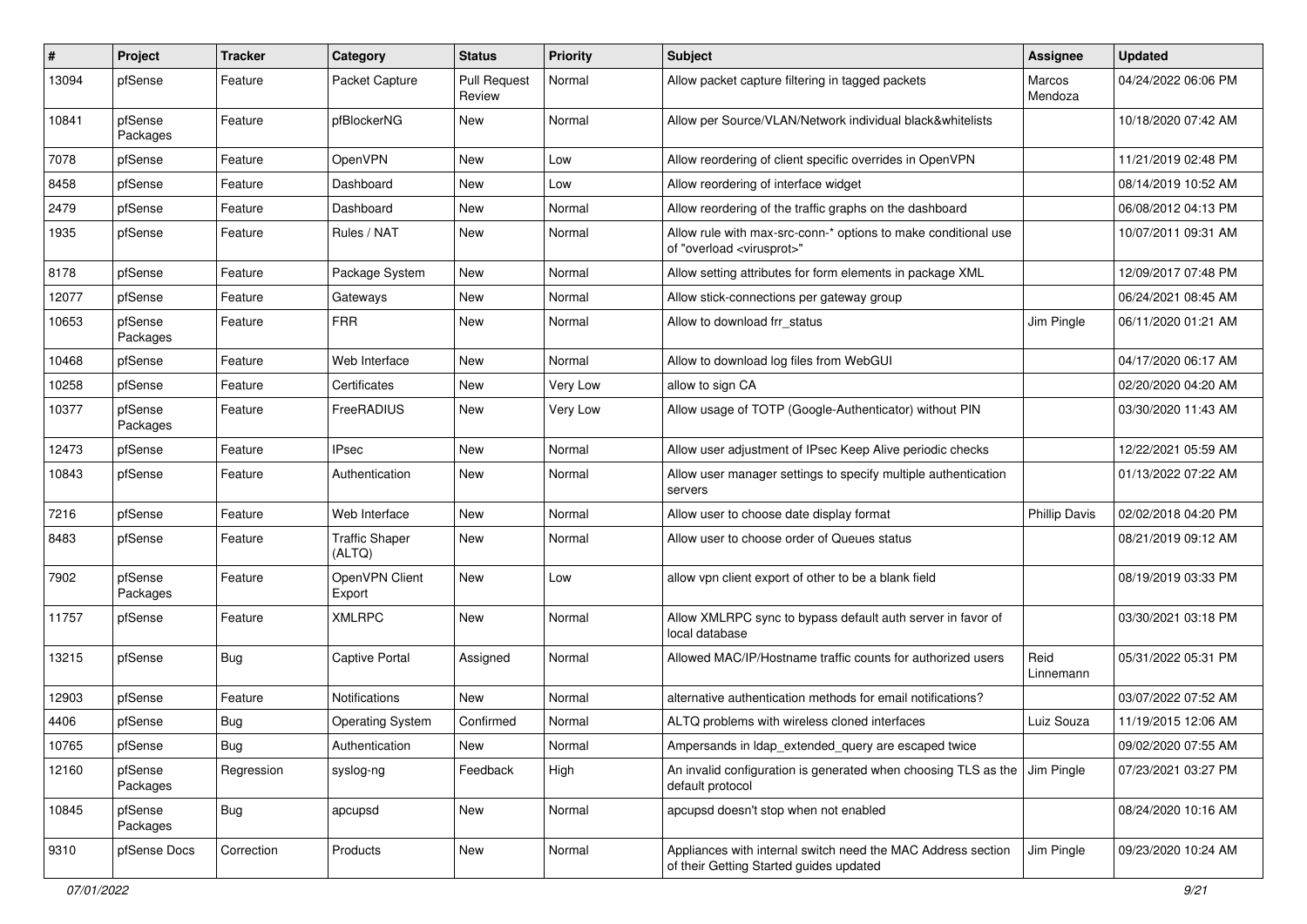| #     | Project             | <b>Tracker</b> | Category                | <b>Status</b>                 | <b>Priority</b> | <b>Subject</b>                                                                              | <b>Assignee</b> | <b>Updated</b>      |
|-------|---------------------|----------------|-------------------------|-------------------------------|-----------------|---------------------------------------------------------------------------------------------|-----------------|---------------------|
| 8454  | pfSense<br>Packages | Bug            | arpwatch                | New                           | Very Low        | Arpwatch package break email notifications from other sources                               |                 | 06/23/2022 07:49 PM |
| 12101 | pfSense<br>Packages | Bug            | arpwatch                | Assigned                      | Normal          | ArpWatch Suppression Mac for "flip-flop" not suppressing                                    | Viktor Gurov    | 10/09/2021 07:19 PM |
| 9676  | pfSense<br>Packages | Bug            | pfBlockerNG             | New                           | Normal          | AS lookup fails                                                                             |                 | 12/26/2019 12:17 AM |
| 12632 | pfSense             | Bug            | Gateways                | <b>New</b>                    | High            | Assigning a /30 WAN IP address at the console does not save<br>the gateway correctly        |                 | 06/28/2022 12:01 PM |
| 13289 | pfSense             | Bug            | Backup / Restore        | New                           | Low             | Attempting to restore a 0 byte "config.xml" prints an error that<br>the file cannot be read |                 | 06/28/2022 12:01 PM |
| 13214 | pfSense<br>Packages | Bug            | node exporter           | <b>Pull Request</b><br>Review | Normal-package  | AttributeError: 'NoneType' object has no attribute 'text'                                   | lan Grindley    | 05/25/2022 08:20 AM |
| 7757  | pfSense             | Bug            | Backup / Restore        | <b>New</b>                    | Normal          | Auto Config Backup fails to upload unless Default Gateway is<br>up                          |                 | 08/16/2019 12:47 PM |
| 12553 | pfSense             | Feature        | Backup / Restore        | New                           | Normal          | Auto Config Backup: Allow selecting multiple backups for<br>deletion                        |                 | 02/22/2022 04:27 AM |
| 11572 | pfSense<br>Packages | Bug            | pfBlockerNG             | New                           | High            | Auto created firewall rules have IPv4 as protocol only - even for<br>IPv6 lists.            |                 | 06/25/2022 10:59 AM |
| 7602  | pfSense             | Feature        | <b>Operating System</b> | <b>New</b>                    | Normal          | Auto-Create bootable USB for recovery                                                       |                 | 08/13/2019 09:50 AM |
| 7688  | pfSense             | Feature        | Backup / Restore        | New                           | Low             | AutoConfigBackup - Info Icon - username only                                                |                 | 10/22/2017 10:46 AM |
| 9775  | pfSense             | Feature        | Backup / Restore        | New                           | Normal          | AutoConfigBackup - Rolling per day/hour cap on changes,<br>retention policy                 |                 | 09/20/2019 09:19 AM |
| 4681  | pfSense             | Feature        | Backup / Restore        | New                           | Normal          | AutoConfigBackup make a way to easily download a saved<br>backup                            |                 | 08/16/2019 12:46 PM |
| 3053  | pfSense             | Feature        | <b>Captive Portal</b>   | New                           | Normal          | Automatically add DHCP static addresses to CP passthru-mac                                  |                 | 06/21/2013 11:54 AM |
| 2443  | pfSense             | Feature        | <b>PPP</b> Interfaces   | New                           | Normal          | Automatically start 3G usb interfaces upon plugin                                           |                 | 05/20/2012 05:37 PM |
| 11588 | pfSense             | Feature        | WireGuard               | <b>New</b>                    | Low             | Automatically suggest next IP address in Wireguard interface<br>subnet when creating a peer |                 | 12/22/2021 03:35 AM |
| 5735  | pfSense             | Feature        | Aliases / Tables        | New                           | Very Low        | Automaticaly add DHCP leases to alias list or make it readable<br>in selected fields        |                 | 08/21/2019 11:01 AM |
| 6390  | pfSense             | Todo           | Dashboard               | New                           | Low             | Autoscale from Traffic Graph not correct size (big graphs)                                  |                 | 05/23/2016 01:38 PM |
| 9495  | pfSense<br>Packages | <b>Bug</b>     | AWS VPC                 | <b>New</b>                    | Normal          | AWS VPC VPN wizard produces incorrect config (SHA256<br>should be SHA1)                     |                 | 08/19/2019 02:45 PM |
| 9497  | pfSense<br>Packages | <b>Bug</b>     | AWS VPC                 | New                           | Normal          | AWS VPN Wizard: WebGUI times out.                                                           |                 | 11/13/2019 10:07 AM |
| 10000 | pfSense             | Bug            | Dynamic DNS             | New                           | Normal          | Azure Dynamic DNS A and AAAA Records for Apex Zone                                          |                 | 03/31/2020 09:03 AM |
| 13187 | pfSense             | Documentation  | Upgrade                 | New                           | Normal          | Azure Frequently asked questions                                                            |                 | 05/20/2022 06:52 AM |
| 6608  | pfSense             | Feature        | Backup / Restore        | New                           | Low             | backup and restore dhcp                                                                     |                 | 07/13/2016 04:09 PM |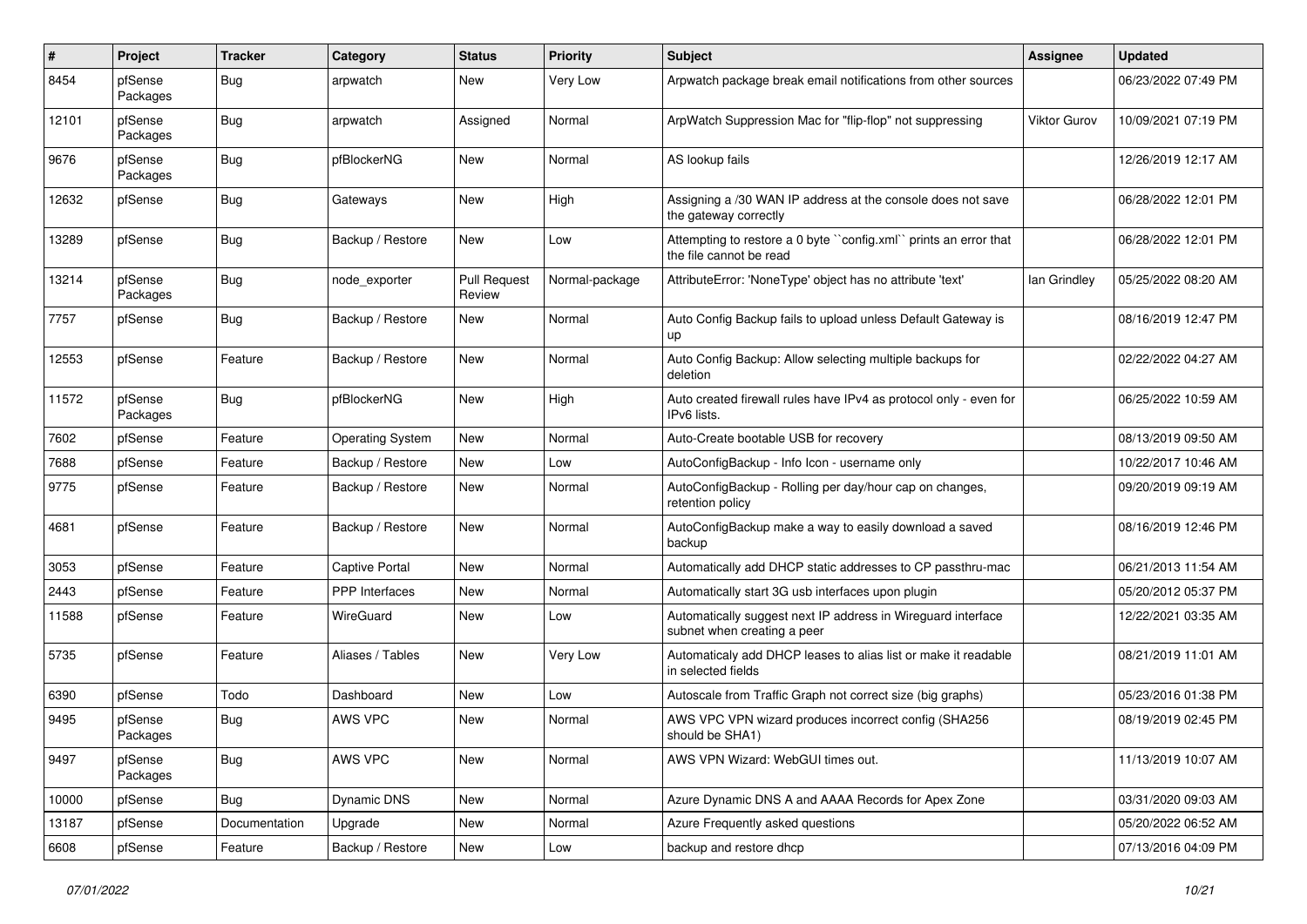| $\sharp$ | Project             | <b>Tracker</b> | Category           | <b>Status</b>                 | <b>Priority</b> | <b>Subject</b>                                                                                           | <b>Assignee</b>     | <b>Updated</b>      |
|----------|---------------------|----------------|--------------------|-------------------------------|-----------------|----------------------------------------------------------------------------------------------------------|---------------------|---------------------|
| 11110    | pfSense             | Bug            | Backup / Restore   | <b>New</b>                    | Normal          | Backup file should be checked before restoring a specific area                                           |                     | 12/05/2020 02:50 PM |
| 11098    | pfSense<br>Packages | Bug            | Backup             | Feedback                      | Normal          | Backup Files and Directories plugin crashes firewall if /root<br>specified as backup location            | Viktor Gurov        | 12/23/2021 10:45 AM |
| 286      | pfSense             | Feature        | Backup / Restore   | New                           | Normal          | Backup/restore users individually                                                                        |                     | 01/09/2021 03:48 PM |
| 9982     | pfSense<br>Packages | Feature        | Squid              | Feedback                      | Normal          | basic Idap auth TLS connection                                                                           | Viktor Gurov        | 04/22/2022 02:21 AM |
| 12504    | pfSense             | Bug            | Interfaces         | New                           | Normal          | BCM57412 NetXtreme-E 10Gb RDMA Ethernet controller issue                                                 |                     | 11/05/2021 04:51 AM |
| 13256    | pfSense             | Feature        | DHCP (IPv4)        | New                           | Normal          | Better handling of duplicate IPs in static DHCP assignments                                              |                     | 06/11/2022 04:51 PM |
| 12167    | pfSense<br>Packages | Bug            | <b>FRR</b>         | Feedback                      | Normal          | BGP TCP setkey not set if neighbor is in peer group                                                      | Viktor Gurov        | 09/16/2021 09:38 AM |
| 13002    | pfSense<br>Packages | Regression     | <b>BIND</b>        | Feedback                      | Normal          | BIND 9.16_13 could not find existing DNSSEC keys at<br>/cf/named/etc/namedb/keys due to directory change | Viktor Gurov        | 03/31/2022 12:14 PM |
| 13114    | pfSense<br>Packages | Bug            | <b>BIND</b>        | Feedback                      | Normal          | BIND calls rndc in rc stop when named is not running                                                     | <b>Stuart Wyatt</b> | 05/04/2022 12:41 PM |
| 10445    | pfSense<br>Packages | Bug            | <b>BIND</b>        | Feedback                      | Normal          | BIND crashed when added RPZ. rpz is not a master or slave<br>zone.                                       |                     | 04/21/2022 12:40 PM |
| 12869    | pfSense<br>Packages | Bug            | <b>BIND</b>        | Feedback                      | Normal          | Bind DNS Package AAAA filtering Broken on new ZFS Installs                                               | Viktor Gurov        | 03/09/2022 12:38 PM |
| 11563    | pfSense<br>Packages | Bug            | <b>BIND</b>        | <b>New</b>                    | High            | BIND GUI writes TXT records > 255 characters                                                             |                     | 02/27/2021 07:11 AM |
| 11634    | pfSense<br>Packages | Regression     | <b>BIND</b>        | <b>New</b>                    | Normal          | bind hangs when pfsense is reconnecting as an openvpn client<br>to a TUN openvpn server                  |                     | 03/14/2021 07:23 AM |
| 8197     | pfSense<br>Packages | Bug            | <b>BIND</b>        | New                           | Normal          | BIND UI fails to properly update zone with inline DNSSEC<br>signing enabled                              |                     | 02/18/2019 05:23 PM |
| 10330    | pfSense<br>Packages | Bug            | <b>BIND</b>        | Feedback                      | Normal          | BIND zone configuration displays wrong DS resource record<br>with inline DNSSEC signing enabled          |                     | 04/21/2022 12:40 PM |
| 11074    | pfSense<br>Packages | Bug            | <b>BIND</b>        | <b>New</b>                    | Low             | bind Zone Settings Zones, Save button opens "Confirmation<br>required to save changes"                   |                     | 11/16/2020 11:08 AM |
| 10472    | pfSense<br>Packages | Feature        | Suricata           | New                           | Low             | Blocked host alert table break out by timestamp and type to<br>allow sorting by date                     |                     | 04/17/2020 12:46 PM |
| 11742    | pfSense<br>Packages | Bug            | Suricata           | New                           | Normal          | Blocking / Unblocking is not working correctly.                                                          |                     | 09/01/2021 11:08 AM |
| 6333     | pfSense             | Bug            | Gateway Monitoring | Confirmed                     | Normal          | Bootup starts/restarts dpinger multiple times                                                            | Luiz Souza          | 11/16/2020 01:11 PM |
| 10936    | pfSense<br>Packages | Bug            | haproxy            | Feedback                      | Normal          | both haproxy/haproxy-devel non-existent option lb-agent-chk                                              |                     | 04/21/2022 12:40 PM |
| 7182     | pfSense             | Feature        | Dashboard          | <b>New</b>                    | Normal          | Break up System Widget on the Dashboard                                                                  |                     | 08/21/2019 08:59 AM |
| 2386     | pfSense             | Feature        | Interfaces         | <b>Pull Request</b><br>Review | Normal          | Bridge member that is not an assigned interface                                                          | Viktor Gurov        | 12/02/2020 06:01 AM |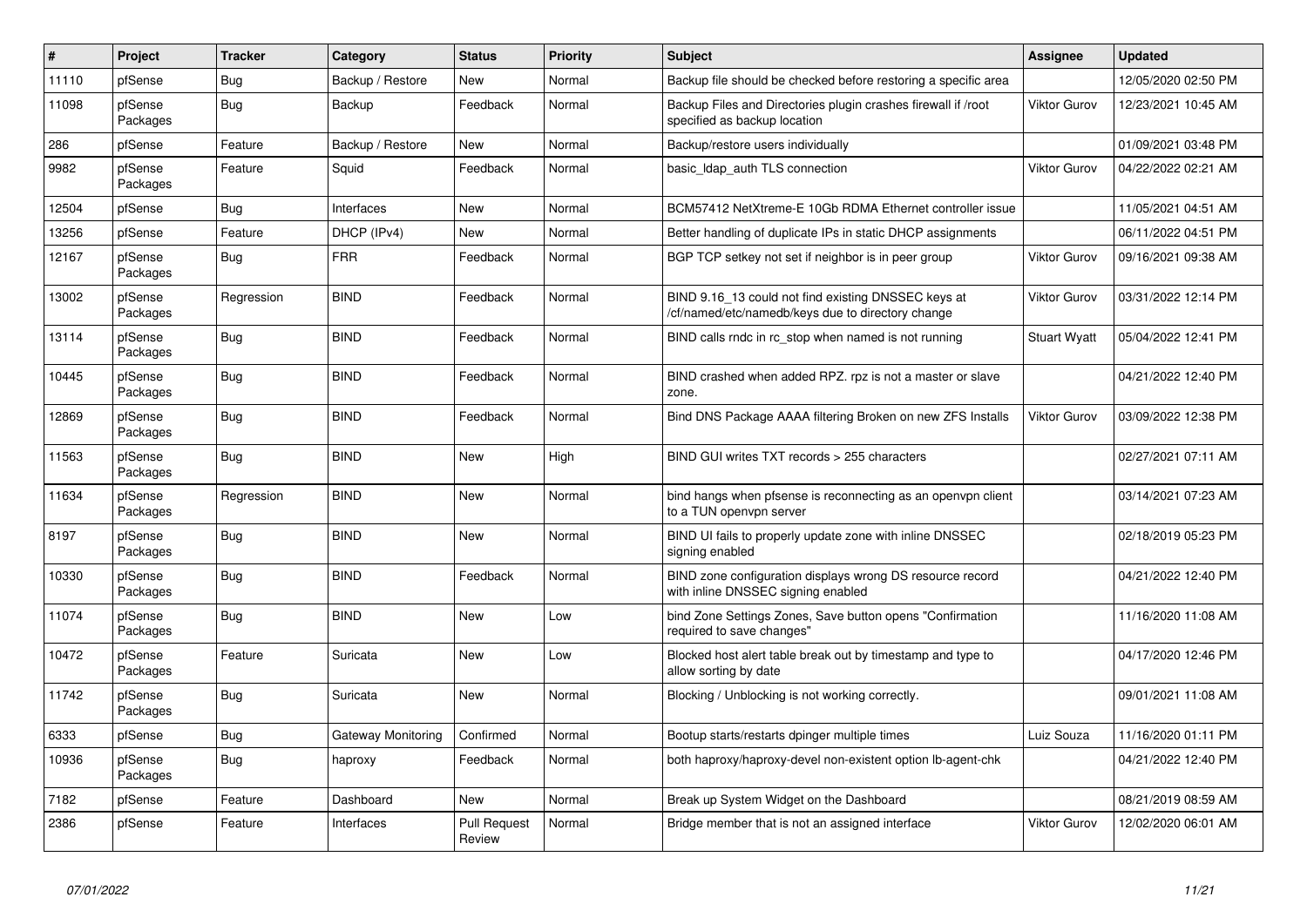| ∦     | Project             | <b>Tracker</b> | Category                        | <b>Status</b> | <b>Priority</b> | Subject                                                                                                                 | <b>Assignee</b>     | <b>Updated</b>                        |
|-------|---------------------|----------------|---------------------------------|---------------|-----------------|-------------------------------------------------------------------------------------------------------------------------|---------------------|---------------------------------------|
| 6580  | pfSense             | Bug            | <b>Operating System</b>         | Confirmed     | Normal          | Bridge with down member interface sends ICMP unreachables<br>where it shouldn't                                         |                     | 07/05/2016 05:40 PM                   |
| 11139 | pfSense             | Documentation  | Interfaces                      | <b>New</b>    | Normal          | <b>Bridges and VLANs</b>                                                                                                |                     | 12/07/2020 12:32 PM                   |
| 13225 | pfSense             | Bug            | Interfaces                      | New           | Normal          | Bridges with QinQ interfaces not properly set up at boot                                                                | <b>Viktor Gurov</b> | 06/28/2022 12:01 PM                   |
| 11890 | pfSense<br>Packages | Feature        | New Package<br>Request          | New           | Normal          | Browser-based "clientless" VPN                                                                                          |                     | 05/05/2021 07:26 AM                   |
| 12144 | pfSense             | Bug            | <b>Operating System</b>         | In Progress   | Normal          | Bug in "df -t" filtering if two filesystems use the same<br>mountpoint                                                  | Mateusz<br>Guzik    | 09/10/2021 10:07 AM                   |
| 4088  | pfSense<br>Packages | Bug            | squidguard                      | Feedback      | Normal          | Buggy squidgurd config file is created                                                                                  | Viktor Gurov        | 01/28/2021 10:01 AM                   |
| 8324  | pfSense             | Bug            | Hardware / Drivers              | New           | Normal          | bxe cards require promisc for OSPF                                                                                      | Luiz Souza          | 05/25/2020 03:19 PM                   |
| 11925 | pfSense             | Bug            | OpenVPN                         | New           | Normal          | Calling-Station-Id always set to WAN IP                                                                                 |                     | 05/14/2021 09:27 AM                   |
| 4707  | pfSense             | Feature        | Rules / NAT                     | <b>New</b>    | Normal          | Can't override block port 0 rules in filter.inc                                                                         |                     | 08/13/2019 12:53 PM                   |
| 1620  | pfSense<br>Packages | Bug            | Squid                           | <b>New</b>    | Normal          | Can't use transparent proxy when using bridge.                                                                          |                     | 10/07/2021 04:19 AM                   |
| 12542 | pfSense             | Bug            | Virtual IP Addresses            | New           | Normal          | Cannot assign a same IPv6 Link-Local address to different<br>interfaces                                                 |                     | 11/25/2021 01:41 AM                   |
| 8263  | pfSense             | Bug            | <b>Traffic Shaper</b><br>(ALTQ) | <b>New</b>    | Normal          | Cannot create a nonlinear `Link Share` service curve because<br>of: "the sum of the child bandwidth higher than parent" |                     | 11/05/2020 07:31 AM                   |
| 8614  | pfSense             | Bug            | DHCP (IPv4)                     | New           | Normal          | Cannot remove Additional BOOTP/DHCP Options                                                                             |                     | 08/21/2019 09:15 AM                   |
| 12737 | pfSense             | Bug            | Certificates                    | <b>New</b>    | Normal          | CApath is not defined by default in curl                                                                                |                     | 06/28/2022 12:01 PM                   |
| 7403  | pfSense<br>Packages | Bug            | FreeRADIUS                      | New           | Normal          | Captive Portal + freeradius2 + MySQL problems with German<br>Umlaut                                                     |                     | 03/17/2017 09:12 AM                   |
| 11189 | pfSense             | Feature        | <b>Captive Portal</b>           | New           | Normal          | Captive Portal - Tarpit option                                                                                          |                     | 12/23/2020 06:44 PM                   |
| 7608  | pfSense<br>Packages | Feature        | FreeRADIUS                      | New           | Very Low        | Captive Portal amount of traffic Account + Free Radius+Mysql                                                            |                     | 05/28/2017 09:08 AM                   |
| 9970  | pfSense             | Feature        | <b>Captive Portal</b>           | <b>New</b>    | Low             | Captive Portal and SAML2 Integration                                                                                    | Mauro Braggio       | 10/12/2020 07:39 AM                   |
| 11388 | pfSense<br>Packages | Bug            | FreeRADIUS                      | Feedback      | Normal          | Captive Portal authentication error with MySQL backend                                                                  | Viktor Gurov        | 02/10/2021 08:54 AM                   |
| 9012  | pfSense<br>Packages | Bug            | Squid                           | New           | Very Low        | Captive Portal authentication in Squid Proxy Server does not<br>work                                                    |                     | 10/12/2019 05:06 AM                   |
| 13323 | pfSense             | Bug            | Captive Portal                  | New           | Normal          | Captive Portal breaks policy based routing for mac address<br>bypassed clients after upgrade to 22.05                   |                     | Kristof Provost   06/30/2022 09:46 AM |
| 13226 | pfSense             | Bug            | <b>Captive Portal</b>           | Confirmed     | Normal          | Captive Portal doesn't disconnect established OpenVPN link                                                              | Reid<br>Linnemann   | 05/30/2022 10:38 AM                   |
| 1831  | pfSense             | Feature        | Captive Portal                  | New           | Normal          | Captive portal IPv6 support                                                                                             | Reid<br>Linnemann   | 06/28/2022 12:01 PM                   |
| 1675  | pfSense             | <b>Bug</b>     | <b>Captive Portal</b>           | New           | Normal          | Captive portal logout problems with pop-up blockers.                                                                    | Jared Dillard       | 03/28/2016 01:37 PM                   |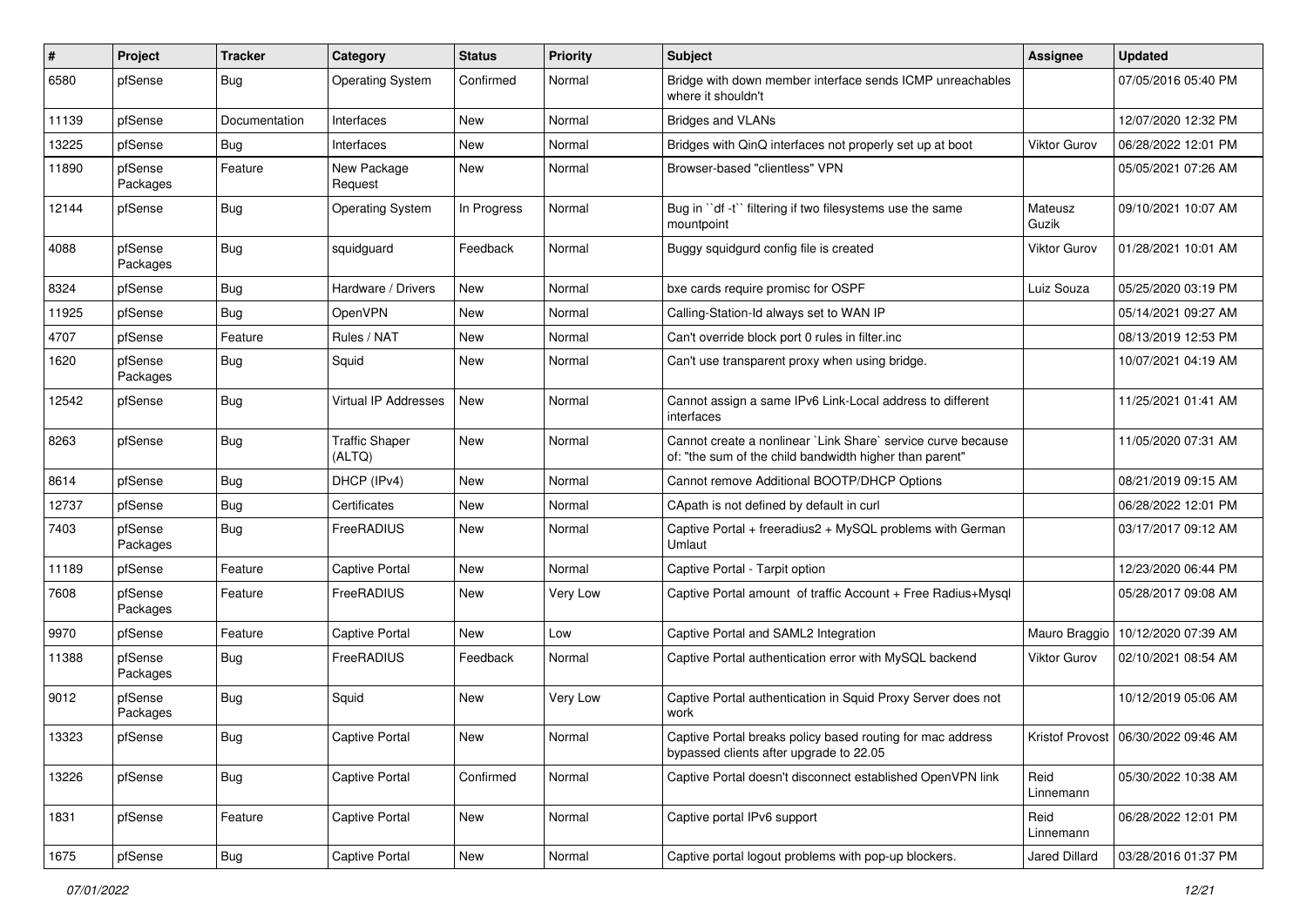| #     | Project             | <b>Tracker</b> | Category              | <b>Status</b>                 | <b>Priority</b> | Subject                                                                                                         | <b>Assignee</b> | <b>Updated</b>      |
|-------|---------------------|----------------|-----------------------|-------------------------------|-----------------|-----------------------------------------------------------------------------------------------------------------|-----------------|---------------------|
| 2963  | pfSense             | Feature        | Captive Portal        | New                           | Normal          | Captive Portal MAC authentication request                                                                       |                 | 08/22/2017 09:09 PM |
| 7553  | pfSense             | Bug            | <b>Captive Portal</b> | Confirmed                     | Very Low        | Captive portal on a parent interface blocks traffic on VLAN<br>interfaces too                                   |                 | 08/19/2018 03:15 PM |
| 9627  | pfSense             | Feature        | <b>Captive Portal</b> | <b>New</b>                    | Normal          | Captive Portal only shows authenticated users                                                                   |                 | 08/14/2019 02:48 PM |
| 12357 | pfSense             | Bug            | <b>Captive Portal</b> | New                           | Normal          | Captive Portal popup Logout button loads full login page in<br>popup when clicked                               |                 | 10/27/2021 12:10 PM |
| 4724  | pfSense             | Feature        | <b>Captive Portal</b> | New                           | Low             | Captive Portal Status Add Client Hostname                                                                       |                 | 05/22/2015 08:38 AM |
| 2573  | pfSense             | Feature        | <b>Captive Portal</b> | New                           | Normal          | Captive Portal support of RADIUS POD (Packet of Disconnect)                                                     |                 | 10/17/2016 03:14 AM |
| 2025  | pfSense             | Feature        | <b>Captive Portal</b> | New                           | Normal          | Captive Portal: Easy accessible Logout page instead of Logout<br>pop-up window                                  |                 | 02/06/2016 04:59 AM |
| 8251  | pfSense<br>Packages | Bug            | FreeRADIUS            | Feedback                      | Normal          | Captiveportal + FreeRadius "Last activity" resets to Session<br>start                                           |                 | 08/13/2019 11:10 AM |
| 2545  | pfSense             | Feature        | <b>Captive Portal</b> | <b>New</b>                    | Low             | CaptivePortal: Custom "Re-authenticate every x minutes"                                                         |                 | 07/08/2012 05:21 PM |
| 13222 | pfSense             | Bug            | UPnP/NAT-PMP          | New                           | Normal          | CARP IP does not listen for NAT-PMP packets                                                                     |                 | 05/26/2022 02:28 PM |
| 12581 | pfSense             | Regression     | DHCP (IPv6)           | New                           | Normal          | CARP IPv6 assigned address does not get advertised to<br>endpoints with RADV                                    |                 | 12/16/2021 02:34 PM |
| 4845  | pfSense             | Bug            | CARP                  | Confirmed                     | High            | CARP preemption doesn't switch to backup where connectivity<br>between systems is lost but not NIC link         |                 | 07/28/2015 07:55 AM |
| 5567  | pfSense             | Feature        | Dashboard             | <b>New</b>                    | Low             | CARP status widget does not update in real time                                                                 |                 | 08/20/2019 03:33 PM |
| 13063 | pfSense<br>Packages | Feature        | Cellular              | <b>Pull Request</b><br>Review | Normal          | Cellular package shall support more modems and NMEA port                                                        |                 | 05/06/2022 02:38 PM |
| 12382 | pfSense             | Regression     | OpenVPN               | New                           | Normal          | Certificate Depth checking creates OpenVPN micro-outages<br>every time a user authenticates after 2.5.2 upgrade |                 | 01/17/2022 04:17 AM |
| 12036 | pfSense<br>Packages | Bug            | Zabbix                | Feedback                      | Normal          | Certificate Manager page do not show Zabbix used certificates                                                   | Viktor Gurov    | 07/15/2021 11:46 AM |
| 12206 | pfSense<br>Packages | Bug            | NET-SNMP              | Feedback                      | Normal          | Certificate Manager page doesn't show Net-SNMP used<br>certificates                                             | Viktor Gurov    | 12/30/2021 09:40 AM |
| 11203 | pfSense             | Bug            | Certificates          | New                           | Normal          | certificate manager very slow                                                                                   |                 | 12/31/2020 11:57 AM |
| 13305 | pfSense             | Feature        | Certificates          | <b>New</b>                    | Normal          | Certificate Revocation page should show expiration date                                                         |                 | 06/27/2022 10:26 AM |
| 10729 | pfSense             | Bug            | Package System        | <b>New</b>                    | Normal          | Certificate verification failed for pkg.freebsd.org                                                             |                 | 07/05/2020 01:12 AM |
| 13294 | pfSense             | Feature        | Gateways              | New                           | Low             | Change gateway name                                                                                             |                 | 06/22/2022 06:07 PM |
| 6624  | pfSense             | <b>Bug</b>     | <b>IPsec</b>          | Confirmed                     | Normal          | changes in IPsec config should down the connection                                                              | Jim Pingle      | 08/02/2021 12:08 PM |
| 13110 | pfSense             | <b>Bug</b>     | CARP                  | New                           | Very Low        | changing CARP VIP address does not update outbound NAT<br>interface IP                                          |                 | 05/03/2022 02:52 PM |
| 11169 | pfSense             | Feature        | Interfaces            | New                           | Very Low        | Changing interface index order                                                                                  |                 | 12/17/2020 05:44 AM |
| 12926 | pfSense             | <b>Bug</b>     | Interfaces            | Feedback                      | Normal          | Changing LAGG type on CARP interfaces makes VIPs go to an<br>"init" State                                       |                 | 03/10/2022 10:52 AM |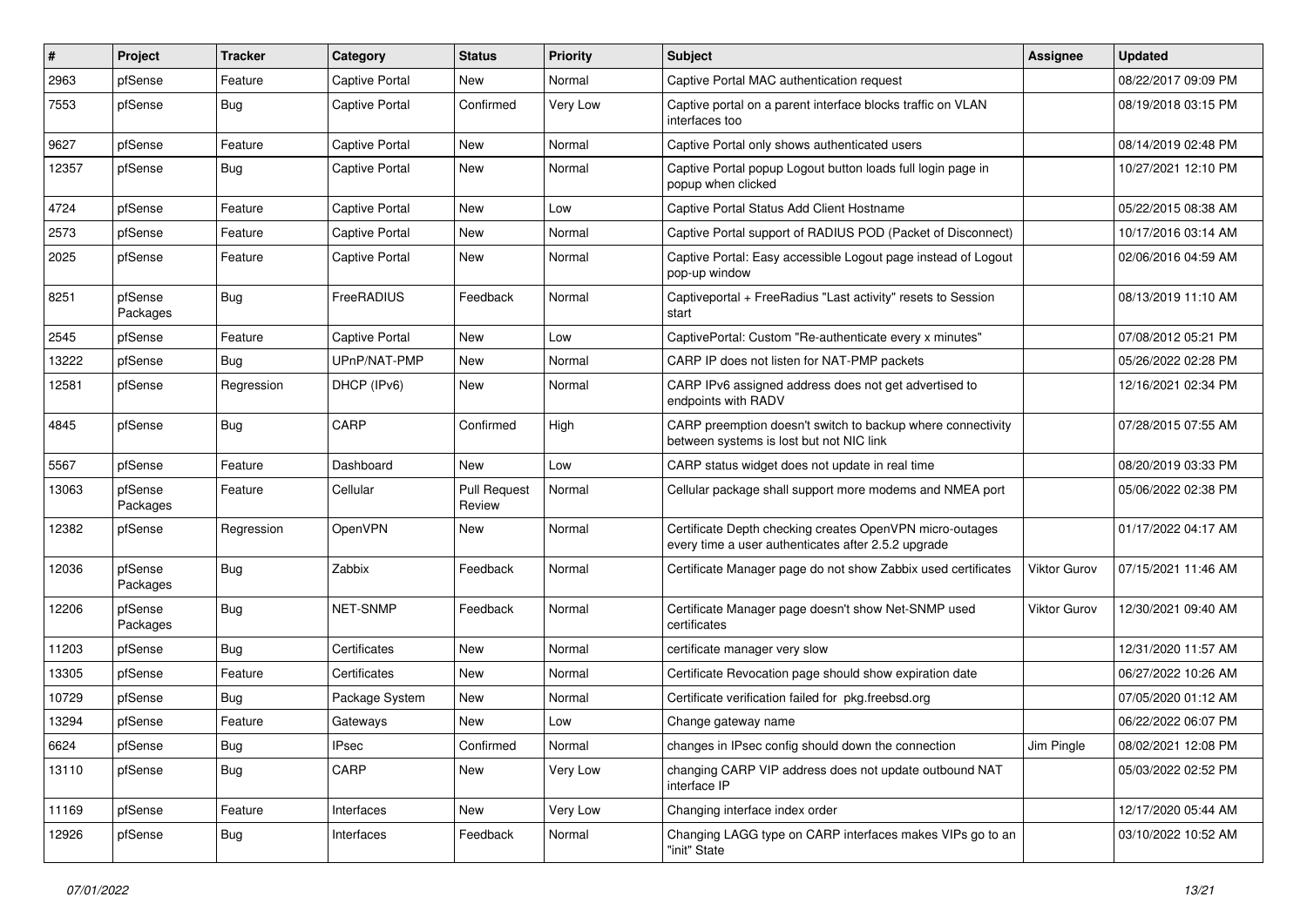| #     | Project             | <b>Tracker</b> | Category                     | <b>Status</b>                 | <b>Priority</b> | Subject                                                                                                     | <b>Assignee</b>     | <b>Updated</b>      |
|-------|---------------------|----------------|------------------------------|-------------------------------|-----------------|-------------------------------------------------------------------------------------------------------------|---------------------|---------------------|
| 12183 | pfSense             | Regression     | Interfaces                   | New                           | Low             | Changing MAC address for PPP parent interface stopped<br>working                                            |                     | 04/20/2022 04:16 PM |
| 12539 | pfSense             | Bug            | Interfaces                   | New                           | Low             | Changing VLAN ID for LAN interface in assignments silently<br>fails.                                        |                     | 11/23/2021 04:12 AM |
| 13014 | pfSense             | Bug            | <b>IPsec</b>                 | New                           | Normal          | Charon.vici can get in a bad state                                                                          | Mateusz<br>Guzik    | 06/28/2022 12:01 PM |
| 9916  | pfSense<br>Packages | Feature        | <b>BIND</b>                  | Feedback                      | Normal          | Check allow-transfer in custom option when the zone is slave                                                |                     | 04/21/2022 12:40 PM |
| 11054 | pfSense<br>Packages | Bug            | FreeRADIUS                   | Assigned                      | Normal          | Check Client Certificate CN not working as described                                                        | <b>Viktor Gurov</b> | 12/14/2021 07:22 AM |
| 5786  | pfSense             | Bug            | Web Interface                | New                           | Normal          | Check WebConfigurator port for conflicts                                                                    |                     | 04/21/2022 12:39 PM |
| 10645 | pfSense             | Feature        | Package System               | New                           | Very Low        | Choosing active repo after restoring config but before starting<br>pkgs auto-installing                     |                     | 09/22/2020 01:04 PM |
| 11625 | pfSense             | Feature        | OpenVPN                      | New                           | Normal          | Cisco-AVPair aliases support                                                                                |                     | 03/05/2021 12:35 AM |
| 13137 | pfSense<br>Packages | Feature        | pfBlockerNG                  | New                           | Normal          | ckuethe/doh-blocklist.txt add to DoH feeds                                                                  |                     | 05/07/2022 02:39 AM |
| 13073 | pfSense<br>Packages | Bug            | Squid                        | <b>New</b>                    | Normal          | ClamAV - clamd dies with high CPU load and thus the C-ICAP<br>of squid-reverse proxy causes http:500 errors |                     | 04/19/2022 05:38 AM |
| 12922 | pfSense             | Bug            | DHCP (IPv4)                  | <b>New</b>                    | Normal          | Classless static routes received on DHCP WAN can override<br>chosen default gateway                         |                     | 03/28/2022 10:08 AM |
| 11363 | pfSense             | Bug            | Installer                    | New                           | Normal          | Clean Install 2.5.0 fails due to hardware incompability                                                     |                     | 02/04/2021 11:06 AM |
| 12757 | pfSense             | <b>Bug</b>     | Diagnostics                  | <b>Pull Request</b><br>Review | Very Low        | Clean up /etc/inc/filter.inc use of pfctl -F                                                                |                     | 06/28/2022 12:01 PM |
| 13250 | pfSense             | Todo           | DHCP (IPv4)                  | <b>New</b>                    | Very Low        | Clean up DHCP Server option language                                                                        | Jim Pingle          | 06/28/2022 12:01 PM |
| 8694  | pfSense             | Feature        | Authentication               | New                           | Very Low        | Client CA Auth for PFSense WebGui                                                                           |                     | 08/21/2019 09:25 AM |
| 12188 | pfSense<br>Packages | Bug            | OpenVPN Client<br>Export     | New                           | Normal          | client export breaks multi remote configurations                                                            |                     | 10/02/2021 05:58 PM |
| 12877 | pfSense             | Bug            | <b>Dynamic DNS</b>           | Feedback                      | Normal          | Cloudflare DynDNS fails to update more than two addresses                                                   |                     | 05/29/2022 06:56 PM |
| 6470  | pfSense<br>Packages | Feature        | New Package<br>Request       | New                           | Normal          | CloudFlare Integration Module                                                                               |                     | 08/13/2019 01:23 PM |
| 12942 | pfSense             | Bug            | Gateways                     | New                           | Normal          | Code to kill states for old gateway when reconnecting an<br>interface is incorrect                          | Jim Pingle          | 06/28/2022 12:01 PM |
| 13268 | pfSense             | Todo           | Console Menu                 | Ready To<br>Test              | Normal          | columns don't align nicely in console with medium-long<br>interface names                                   |                     | 06/12/2022 10:32 PM |
| 7988  | pfSense             | Feature        | Web Interface                | New                           | Normal          | Compact Theme based on Compact-RED with the default<br>theme colors.                                        |                     | 10/23/2017 05:34 AM |
| 6602  | pfSense             | Feature        | User Manager /<br>Privileges | New                           | Normal          | Config writes denied via "deny config write" permission should<br>notify as such                            |                     | 08/20/2019 03:43 PM |
| 12214 | pfSense Docs        | Todo           | General                      | New                           | Low             | Connect to WebGui.                                                                                          |                     | 08/05/2021 04:39 AM |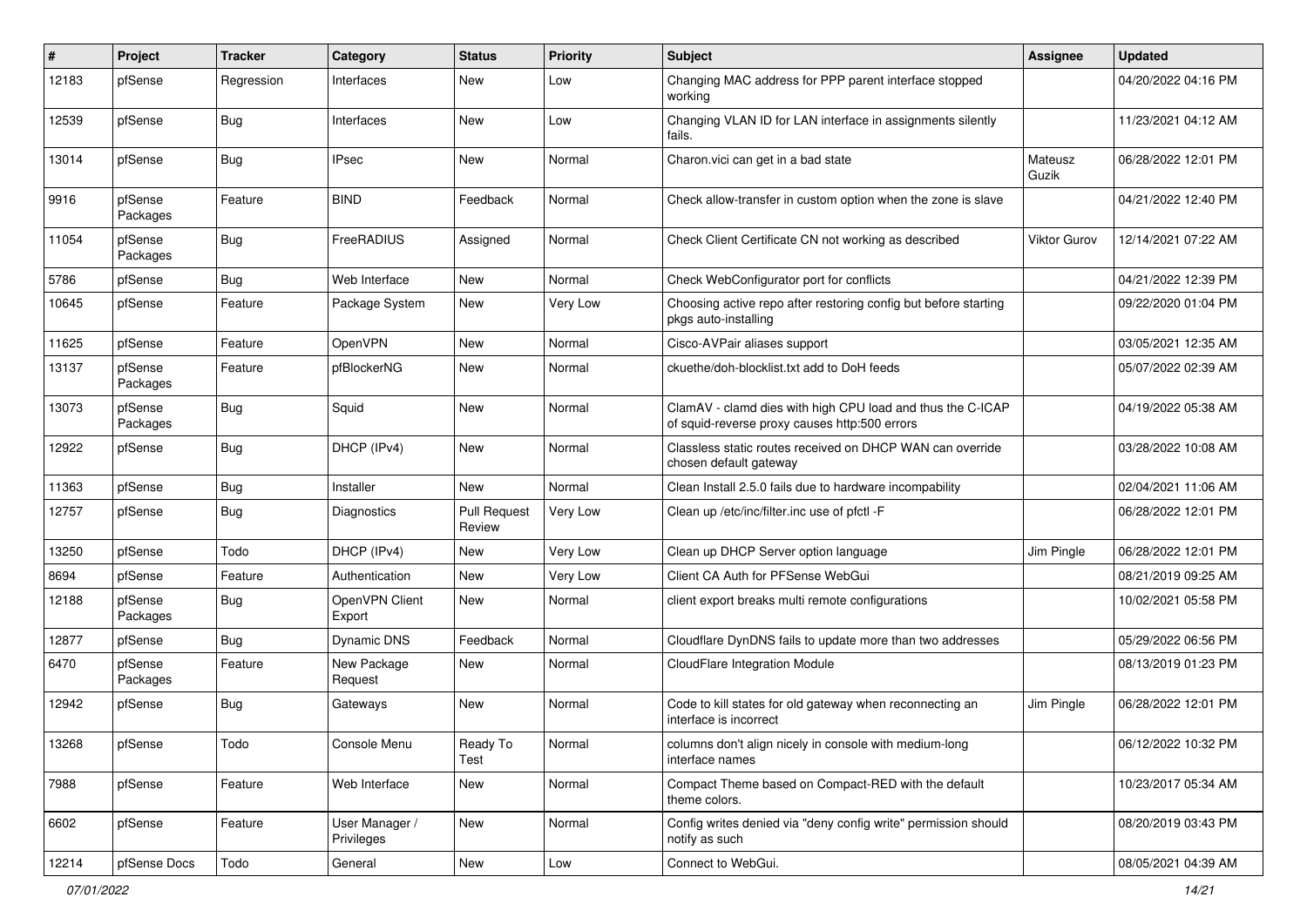| $\vert$ # | <b>Project</b>      | <b>Tracker</b>     | Category                            | <b>Status</b>          | <b>Priority</b> | <b>Subject</b>                                                                                | <b>Assignee</b> | <b>Updated</b>      |
|-----------|---------------------|--------------------|-------------------------------------|------------------------|-----------------|-----------------------------------------------------------------------------------------------|-----------------|---------------------|
| 8279      | pfSense<br>Packages | Feature            | pfBlockerNG                         | New                    | Normal          | Consider adding a new option to the Rule Order                                                |                 | 08/20/2019 09:00 AM |
| 11270     | pfSense             | Feature            | <b>VPN (Multiple Types)</b>         | New                    | Low             | Consider integrating Nebula mesh VPN                                                          |                 | 01/20/2021 03:34 PM |
| 6022      | pfSense<br>Packages | Feature            | New Package<br>Request              | New                    | Normal          | Consider MLVPN for bonded VPN                                                                 |                 | 01/30/2021 05:24 PM |
| 6960      | pfSense             | Feature            | DHCP (IPv4)                         | <b>New</b>             | Normal          | Consider replacing ISC DHCP server with KEA DHCP                                              |                 | 09/24/2020 01:59 PM |
| 10404     | pfSense             | Feature            | <b>NTPD</b>                         | <b>New</b>             | Normal          | Consider using chrony for NTP services                                                        |                 | 11/23/2021 06:59 PM |
| 12850     | pfSense             | Bug                | Routing                             | New                    | Low             | Console error during boot: "route: route has not been found"                                  |                 | 02/22/2022 08:27 AM |
| 9149      | pfSense             | Bug                | Package System                      | New                    | Low             | Continued issues with /tmp and /var in RAM on 2.4                                             |                 | 11/24/2018 11:56 AM |
| 10530     | pfSense             | Bug                | Upgrade                             | <b>New</b>             | Normal          | Convert config version to be based on product version                                         |                 | 04/21/2022 12:39 PM |
| 12909     | pfSense<br>Packages | Feature            | Suricata                            | <b>New</b>             | Normal          | Convert Suricata GeoIP Lookup feature on ALERTS tab to use<br>local GeoIP2 database           | Viktor Gurov    | 03/07/2022 08:28 AM |
| 11268     | pfSense             | Bug                | Web Interface                       | <b>New</b>             | Normal          | Cookie named 'id' prevents Edit form fields being set properly                                |                 | 09/03/2021 06:16 AM |
| 12258     | pfSense<br>Packages | Bug                | WireGuard                           | Feedback               | Normal          | Copy key buttons only work in HTTPS mode                                                      |                 | 02/03/2022 04:57 AM |
| 12978     | pfSense Docs        | Correction         | Monitoring                          | <b>New</b>             | Normal          | Correction to iftop section of Monitoring Bandwidth Usage                                     | Jim Pingle      | 03/23/2022 11:18 AM |
| 12467     | pfSense             | Bug                | Captive Portal                      | New                    | Normal          | CP error on client disconnect after reboot                                                    |                 | 10/17/2021 05:35 AM |
| 10462     | pfSense<br>Packages | Feature            | <b>LCDProc</b>                      | Pull Request<br>Review | Normal          | <b>CPU Temp Screen</b>                                                                        |                 | 11/29/2021 08:28 AM |
| 6295      | pfSense             | <b>Bug</b>         | <b>Traffic Shaper</b><br>(Limiters) | <b>New</b>             | Normal          | Crash upon applying CODELQ to untagged parent interface<br>when also applied to daughter VLAN | Luiz Souza      | 08/20/2019 02:44 PM |
| 6215      | pfSense             | Feature            | Web Interface                       | <b>New</b>             | Normal          | Create consistent UI for admin access security                                                |                 | 04/20/2016 03:05 PM |
| 12804     | pfSense Docs        | <b>New Content</b> | General                             | <b>New</b>             | Very Low        | Create Slack documentation                                                                    |                 | 02/15/2022 04:59 PM |
| 9889      | pfSense             | Bug                | Certificates                        | New                    | Very Low        | CRL check for Intermediate CA CRLs fails                                                      | Jim Pingle      | 11/08/2019 11:03 AM |
| 4472      | pfSense             | Feature            | Build / Release                     | New                    | Normal          | Cryptographically sign every (sub-)release                                                    |                 | 08/13/2019 12:53 PM |
| 6803      | pfSense             | <b>Bug</b>         | Web Interface                       | <b>New</b>             | Normal          | CSRF timeout occurs when it (probably) shouldn't                                              |                 | 11/03/2016 09:43 PM |
| 7943      | pfSense             | Bug                | Web Interface                       | <b>New</b>             | Normal          | CSS Overflow Fix for Drop Down Menus in webConfigurator                                       |                 | 11/21/2020 02:54 PM |
| 11352     | pfSense             | <b>Bug</b>         | FreeBSD                             | <b>New</b>             | Low             | CTF types > 2^15 in the pfSense kernel config results in<br>DTrace failing                    | Scott Long      | 03/17/2021 02:52 AM |
| 5619      | pfSense             | Feature            | <b>Operating System</b>             | <b>New</b>             | Normal          | Curl with ARES support                                                                        |                 | 08/13/2019 02:56 PM |
| 11573     | pfSense<br>Packages | Feature            | New Package<br>Request              | New                    | Normal          | <b>Custom Commands</b>                                                                        |                 | 03/16/2021 07:28 PM |
| 13200     | pfSense<br>Packages | Feature            | pfBlockerNG                         | <b>New</b>             | Normal          | Custom DNS Servers for Alert settings                                                         |                 | 05/23/2022 06:16 AM |
| 13044     | pfSense<br>Packages | Feature            | Mail report                         | <b>New</b>             | Normal          | Customized reporting                                                                          |                 | 04/11/2022 09:22 AM |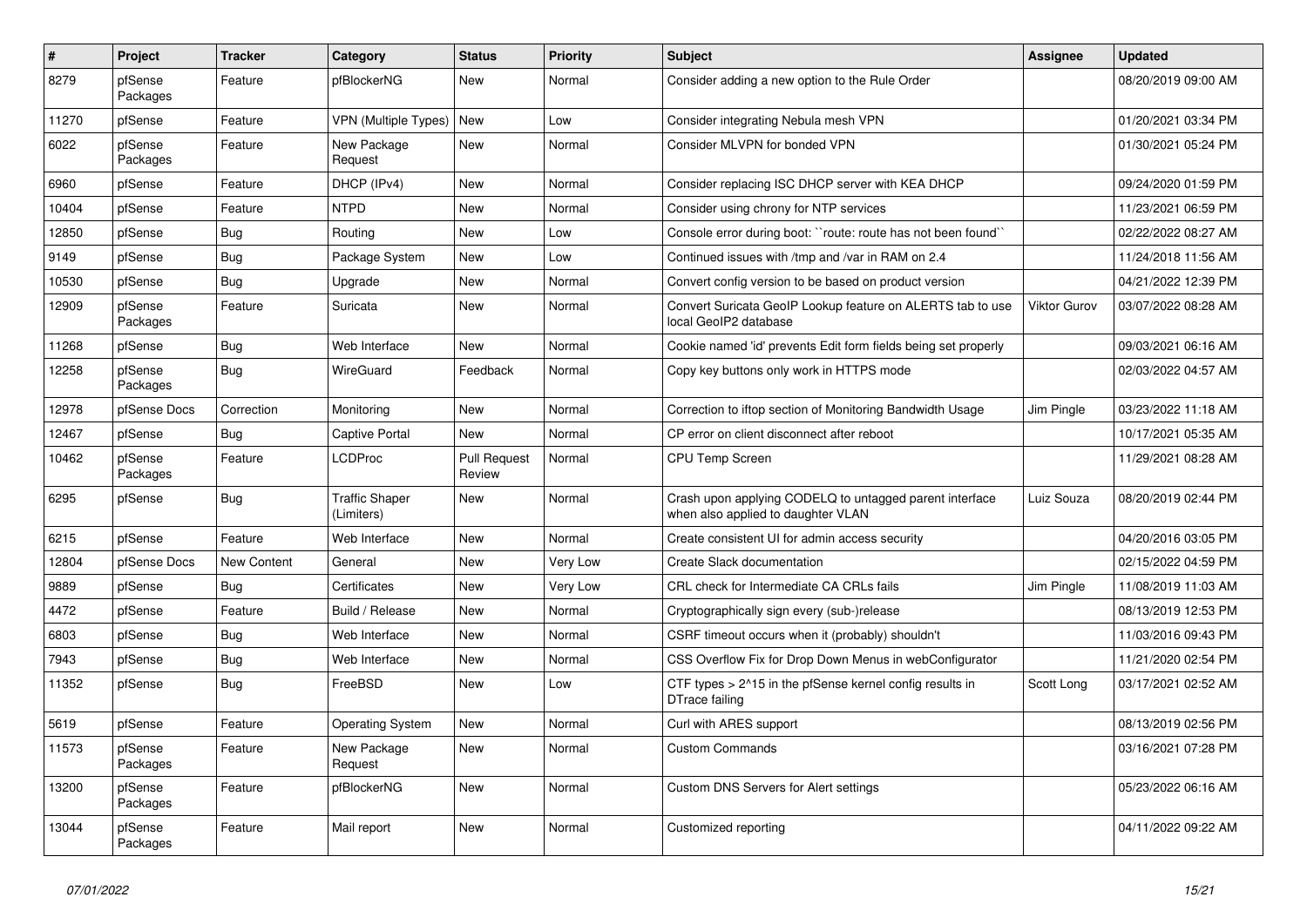| #     | Project             | <b>Tracker</b> | Category                 | <b>Status</b>                 | <b>Priority</b> | Subject                                                                                         | Assignee             | <b>Updated</b>      |
|-------|---------------------|----------------|--------------------------|-------------------------------|-----------------|-------------------------------------------------------------------------------------------------|----------------------|---------------------|
| 13198 | pfSense<br>Packages | Feature        | pfBlockerNG              | New                           | Normal          | Dark Theme Styling issues - Alerts White bar                                                    |                      | 05/23/2022 06:05 AM |
| 9677  | pfSense             | Bug            | Dashboard                | New                           | Normal          | Dashboard hangs when widget needs data from a remote host<br>which is down                      |                      | 08/13/2019 09:15 AM |
| 6614  | pfSense             | Bug            | Web Interface            | Confirmed                     | Normal          | Dashboard high CPU usage                                                                        |                      | 07/14/2016 03:04 PM |
| 12423 | pfSense<br>Packages | Bug            | pfBlockerNG              | Feedback                      | Normal          | Dashboard shows "SQLite database missing, Force Reload<br>DNSBL to recover!"                    |                      | 12/31/2021 01:06 PM |
| 12573 | pfSense<br>Packages | Feature        | New Package<br>Request   | <b>New</b>                    | Normal          | Dashboard widget with external connection map                                                   | aleksei<br>prokofiev | 12/07/2021 07:38 AM |
| 10601 | pfSense<br>Packages | Bug            | <b>Status Monitoring</b> | New                           | Normal          | Dashboard->Traffic Graphs Scale is capped for outbound                                          |                      | 05/29/2020 10:13 AM |
| 8406  | pfSense             | Bug            | Dynamic DNS              | <b>New</b>                    | Normal          | DDNS IPV6 Cloudflare Client does not detect PPOE address                                        |                      | 03/31/2018 11:56 AM |
| 3534  | pfSense             | Feature        | DHCP (IPv4)              | New                           | Normal          | DDNS using arbitrary zone primary                                                               |                      | 07/08/2014 11:40 AM |
| 11177 | pfSense             | <b>Bug</b>     | Dynamic DNS              | New                           | Normal          | DDNSv6 not using Check IP Services                                                              |                      | 12/21/2020 05:02 AM |
| 13159 | pfSense             | Todo           | Web Interface            | New                           | Very Low        | Decrease distance between img-buttons in webGUI to eliminate<br>mistake entry                   |                      | 05/14/2022 06:52 AM |
| 10160 | pfSense<br>Packages | Feature        | New Package<br>Request   | New                           | Normal          | Dedicated Maxmind GeoIP package including license<br>registration                               |                      | 01/03/2020 10:31 PM |
| 13195 | pfSense<br>Packages | Feature        | pfBlockerNG              | <b>New</b>                    | Normal          | Dedicated website for Feed mangement - Community Driven                                         |                      | 05/23/2022 05:22 AM |
| 10144 | pfSense             | Feature        | Web Interface            | <b>New</b>                    | Low             | Default Sort Order, DHCP Leases                                                                 |                      | 12/31/2019 06:47 PM |
| 12509 | pfSense             | Bug            | OpenVPN                  | New                           | Normal          | Deffered authentication does not work with auth-gen-token<br>external-auth or pusk "auth-token" |                      | 11/08/2021 04:01 AM |
| 8836  | pfSense<br>Packages | Feature        | FreeRADIUS               | <b>New</b>                    | Normal          | Define Idap group vlan assignment in users file                                                 |                      | 08/26/2018 07:53 AM |
| 13322 | pfSense             | Feature        | Diagnostics              | New                           | Low             | Define Packet Capture Protocol                                                                  |                      | 06/30/2022 06:45 AM |
| 12543 | pfSense             | <b>Bug</b>     | Web Interface            | Feedback                      | Normal          | Deleteing a Outbound NAT rule gave me an empty rule and<br>displayed php error in UI.           |                      | 02/14/2022 04:36 AM |
| 12385 | pfSense             | Bug            | Virtual IP Addresses     | <b>Pull Request</b><br>Review | Normal          | deleteVIP() does not check 1:1 NAT and Outbound NAT rules                                       | Viktor Gurov         | 06/28/2022 12:01 PM |
| 12451 | pfSense             | <b>Bug</b>     | Virtual IP Addresses     | New                           | Normal          | deleteVIP() does not check RFC2136 Update Source                                                |                      | 10/13/2021 10:06 AM |
| 13263 | pfSense             | Bug            | DHCP (IPv4)              | New                           | Low             | Deleting a static DHCP entry when the related IP is not in the<br>arp table spams the log       |                      | 06/10/2022 11:18 AM |
| 13102 | pfSense             | Bug            | <b>IPsec</b>             | New                           | Normal          | Deleting an IPSec tunnel doesn't destroy the SA (SADs/SPDs)<br>causes crash in status_ipsec.php | <b>Viktor Gurov</b>  | 06/28/2022 12:01 PM |
| 10822 | pfSense             | Bug            | DHCP (IPv6)              | New                           | Normal          | Deprecated IPv6 prefix won't be announced as deprecated to<br>clients                           |                      | 08/10/2020 09:23 AM |
| 11092 | pfSense<br>Packages | Feature        | pfBlockerNG              | New                           | Normal          | Detecting DNS tunneling                                                                         |                      | 11/21/2020 04:53 AM |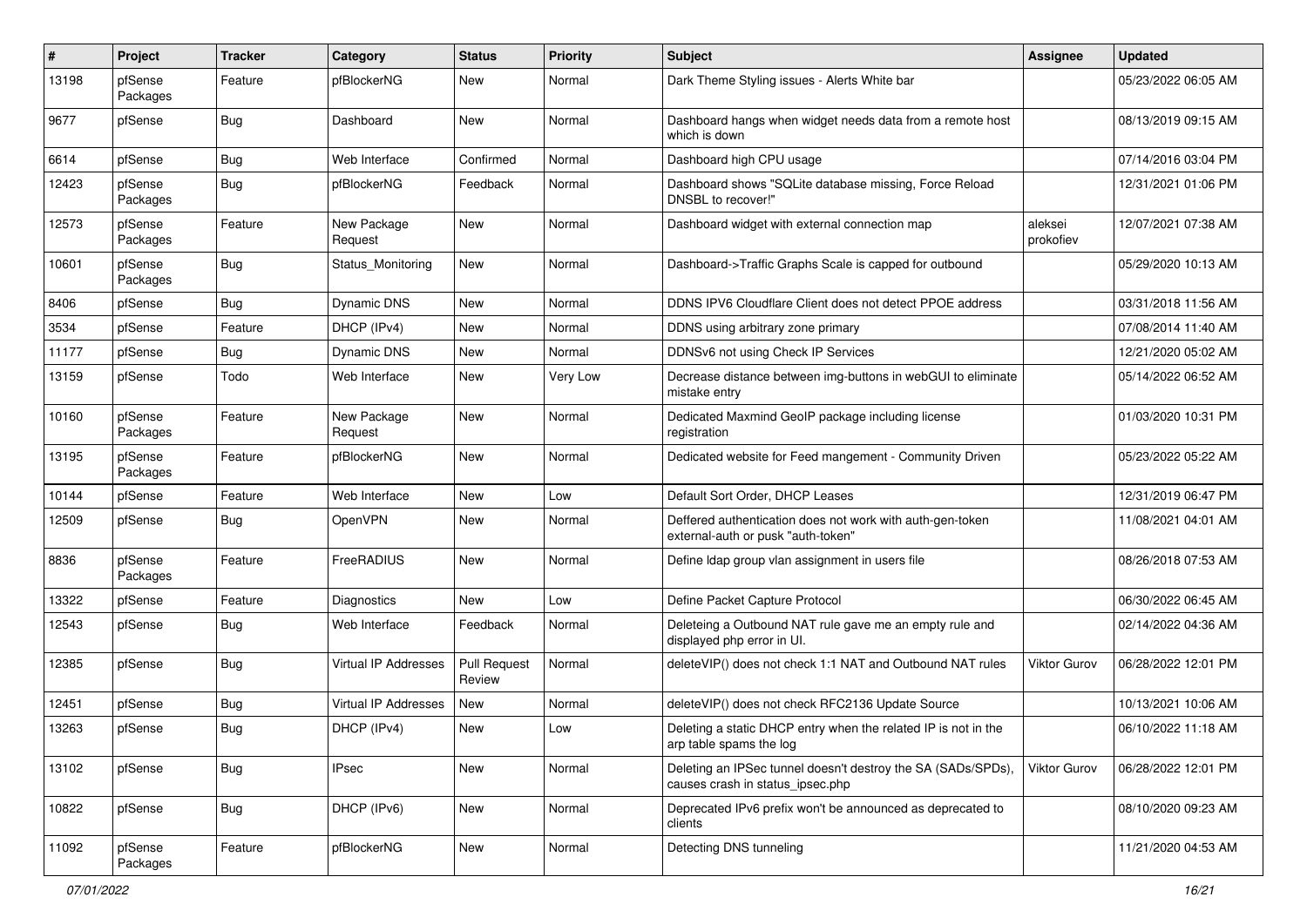| $\#$  | Project | <b>Tracker</b> | Category             | <b>Status</b>                 | <b>Priority</b> | Subject                                                                                       | <b>Assignee</b>     | <b>Updated</b>      |
|-------|---------|----------------|----------------------|-------------------------------|-----------------|-----------------------------------------------------------------------------------------------|---------------------|---------------------|
| 9384  | pfSense | Bug            | Interfaces           | Confirmed                     | Normal          | devd putting "\$" before variable contents when using single<br>quotes                        |                     | 04/21/2022 12:39 PM |
| 13273 | pfSense | Bug            | DHCP (IPv4)          | New                           | Normal          | dhclient can use conflicting recorded leases                                                  |                     | 06/14/2022 11:07 AM |
| 13217 | pfSense | Bug            | DHCP (IPv4)          | New                           | Normal          | dhclient using default pid file location which does not exist                                 | <b>Viktor Gurov</b> | 05/26/2022 08:09 AM |
| 6845  | pfSense | Feature        | Interfaces           | New                           | Normal          | DHCP / DHCPv6 WAN client status page                                                          |                     | 08/19/2019 12:37 PM |
| 6362  | pfSense | Bug            | DHCP (IPv4)          | Confirmed                     | Normal          | DHCP Client ID not used                                                                       |                     | 07/09/2021 06:30 AM |
| 8526  | pfSense | Bug            | Interfaces           | New                           | Normal          | DHCP client ignores server replies when 802.1q tagging is used                                |                     | 08/14/2019 10:52 AM |
| 13279 | pfSense | Bug            | Interfaces           | New                           | Normal          | DHCP config override affects Gateway installation.                                            |                     | 06/17/2022 07:25 AM |
| 10345 | pfSense | Feature        | DHCP (IPv4)          | New                           | Normal          | DHCP lease distinction between online and offline                                             |                     | 03/16/2020 07:56 AM |
| 10250 | pfSense | Feature        | DHCP (IPv4)          | <b>New</b>                    | Very Low        | DHCP lease view by interface                                                                  |                     | 02/11/2020 07:47 AM |
| 10280 | pfSense | Feature        | Dashboard            | New                           | Low             | <b>DHCP Leases widget</b>                                                                     |                     | 11/07/2020 09:18 PM |
| 12067 | pfSense | <b>Bug</b>     | DHCP (IPv4)          | New                           | Very Low        | <b>DHCP Monitoring Statistics Error</b>                                                       |                     | 06/21/2021 08:39 AM |
| 7329  | pfSense | Bug            | <b>DNS Forwarder</b> | New                           | Low             | DHCP Not Updating DNS                                                                         |                     | 01/21/2022 09:16 PM |
| 8879  | pfSense | Feature        | DHCP (IPv4)          | New                           | Very Low        | DHCP options ADD force options                                                                |                     | 09/07/2018 09:14 AM |
| 4680  | pfSense | <b>Bug</b>     | <b>DHCP Relay</b>    | New                           | Normal          | DHCP relay does not work with DHCP server on other end of<br>OpenVPN tunnel                   |                     | 05/05/2015 06:55 PM |
| 12508 | pfSense | Bug            | <b>DHCP Relay</b>    | New                           | Normal          | DHCP Relay over VPN                                                                           |                     | 11/06/2021 11:25 AM |
| 11149 | pfSense | Bug            | <b>DHCP Relay</b>    | New                           | Normal          | DHCP relay won't start with DHCP server behind gateway                                        |                     | 03/22/2021 05:13 AM |
| 11004 | pfSense | Feature        | DHCP (IPv4)          | New                           | Low             | DHCP reservations with no IP address show entries in DHCP<br>leases                           |                     | 10/26/2020 07:22 AM |
| 3404  | pfSense | Bug            | DHCP (IPv4)          | New                           | Normal          | DHCP Server Fails to Start on Interfaces that are Slow to Come<br><b>Online During Boot</b>   |                     | 02/11/2014 05:09 PM |
| 12947 | pfSense | Bug            | DHCP (IPv6)          | Pull Request<br>Review        | Normal          | DHCP6 client does not take any action if the interface IPv6<br>address changes during renewal |                     | 06/28/2022 12:01 PM |
| 8173  | pfSense | Feature        | Interfaces           | New                           | Normal          | dhcp6c - RAW Options                                                                          |                     | 05/29/2022 05:34 PM |
| 6691  | pfSense | <b>Bug</b>     | DHCP (IPv6)          | New                           | Normal          | dhcp6c quits after only two tries if no response was received                                 |                     | 12/07/2020 04:25 PM |
| 13237 | pfSense | <b>Bug</b>     | DHCP (IPv6)          | New                           | Normal          | dhcp6c script cannot be executed safely                                                       |                     | 06/01/2022 11:20 AM |
| 4061  | pfSense | <b>Bug</b>     | DHCP (IPv4)          | Confirmed                     | Normal          | dhcpd doesn't send client-hostname to peer, breaking DHCP<br>lease registrations w/HA         |                     | 02/24/2017 08:58 PM |
| 2983  | pfSense | Feature        | DHCP (IPv4)          | New                           | Normal          | DHCPD: Add vendor-class-identifier and MAC-OIDs                                               |                     | 05/29/2020 09:24 PM |
| 12959 | pfSense | <b>Bug</b>     | DHCP (IPv4)          | Feedback                      | Normal          | dhcplease process wrongly update host file if client-hostname is<br>empty                     |                     | 03/28/2022 10:26 AM |
| 13321 | pfSense | Bug            | DHCP (IPv4)          | <b>Pull Request</b><br>Review | Normal          | dhcpleases handles duplicate hostnames incorrectly                                            |                     | 06/30/2022 07:06 AM |
| 6051  | pfSense | Bug            | DHCP (IPv6)          | New                           | Normal          | DHCPv6 Client Failure for additional WAN Address causes<br>2-seconds-service-restart-loop     |                     | 12/03/2020 01:08 AM |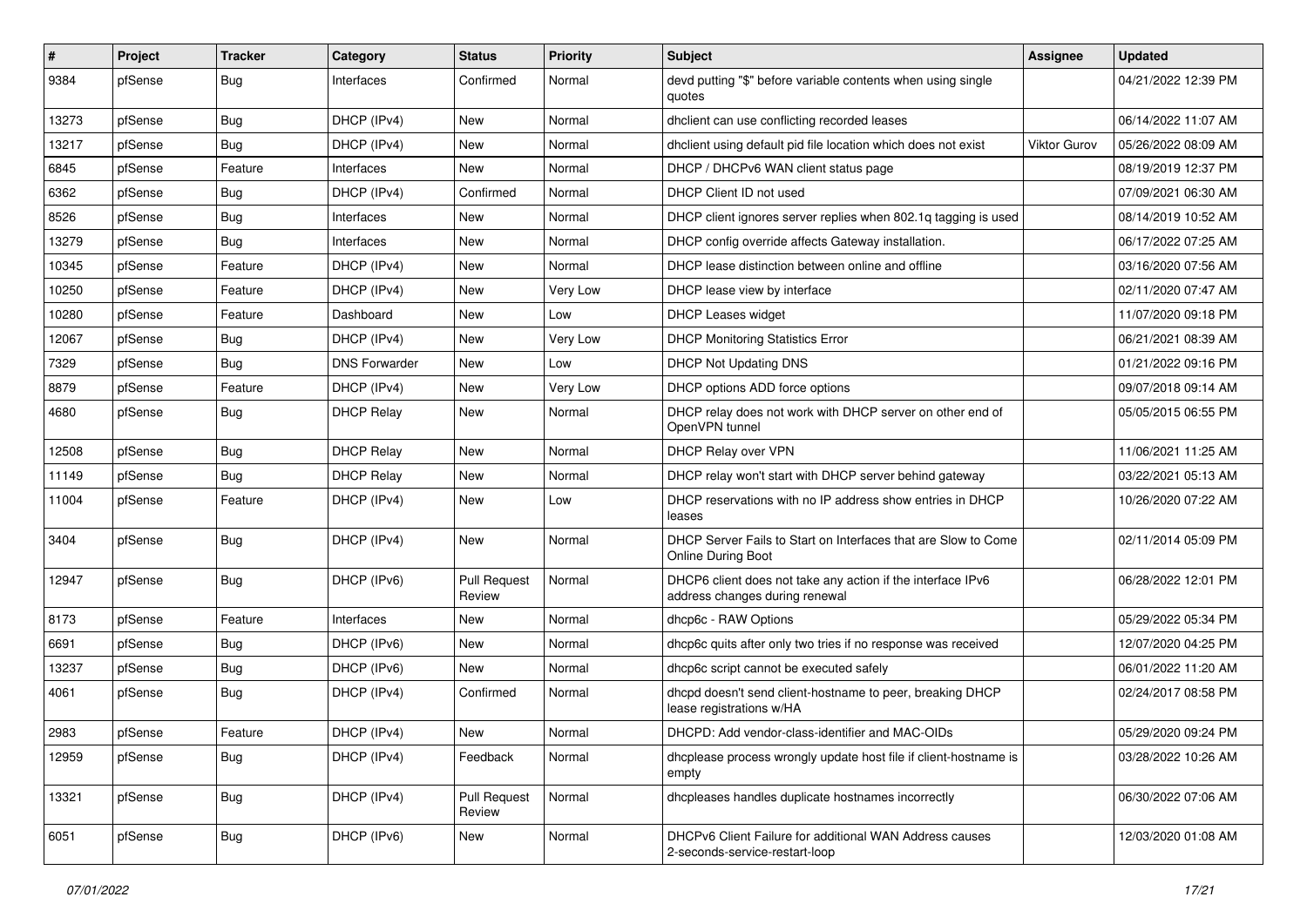| #     | Project             | <b>Tracker</b> | Category                            | <b>Status</b> | Priority | <b>Subject</b>                                                                    | <b>Assignee</b>       | <b>Updated</b>      |
|-------|---------------------|----------------|-------------------------------------|---------------|----------|-----------------------------------------------------------------------------------|-----------------------|---------------------|
| 10715 | pfSense             | Bug            | <b>DHCP Relay</b>                   | New           | Normal   | DHCPv6 relay always uses the "first" IPv6 address of an<br>interface              |                       | 06/29/2020 05:01 AM |
| 5950  | pfSense             | Feature        | DHCP (IPv6)                         | <b>New</b>    | Normal   | DHCPv6 Server support for PD of PD-obtained networks                              |                       | 03/04/2016 03:04 AM |
| 12602 | pfSense             | Feature        | Dynamic DNS                         | <b>New</b>    | Normal   | DHCPv6 should allow DDNS Client updates for hosts                                 |                       | 12/15/2021 11:00 AM |
| 8435  | pfSense             | <b>Bug</b>     | Interfaces                          | <b>New</b>    | Normal   | DHCPv6 unusable in certain circumstances (US AT&T Fiber,<br>$etc.$ )              |                       | 08/14/2019 10:52 AM |
| 1883  | pfSense             | Feature        | <b>Traffic Shaper</b><br>(Limiters) | <b>New</b>    | Normal   | Diag > Limiter Info presentation enhancement                                      |                       | 08/20/2019 03:46 PM |
| 12791 | pfSense Docs        | New Content    | Diagnostics                         | <b>New</b>    | Normal   | Diagnostic Information for Support (pfSense)                                      |                       | 02/13/2022 08:49 PM |
| 9343  | pfSense             | Bug            | DHCP (IPv4)                         | New           | Normal   | diag_arp.php times out with large DHCPD leases table                              |                       | 08/14/2019 01:19 PM |
| 7590  | pfSense             | <b>Bug</b>     | Diagnostics                         | <b>New</b>    | Normal   | diag edit do not save when nothing to sae (in directory browse<br>view)           |                       | 05/20/2017 05:04 PM |
| 7589  | pfSense             | <b>Bug</b>     | <b>Diagnostics</b>                  | <b>New</b>    | Normal   | diag edit.php old print info box                                                  |                       | 05/20/2017 05:02 PM |
| 8232  | pfSense<br>Packages | Feature        | haproxy                             | New           | Normal   | different ssl options based on the sni name                                       |                       | 01/30/2019 10:36 AM |
| 7476  | pfSense             | <b>Bug</b>     | Logging                             | <b>New</b>    | Normal   | Dirty buffer used to build log messages?                                          |                       | 04/17/2017 09:51 PM |
| 12782 | pfSense             | Todo           | Build / Release                     | New           | Normal   | Disable compatibility flag                                                        | <b>Brad Davis</b>     | 06/28/2022 12:01 PM |
| 10464 | pfSense             | Todo           | Upgrade                             | <b>New</b>    | Low      | Disallow package updates when a system update is available                        |                       | 06/30/2022 08:41 AM |
| 7314  | pfSense             | Bug            | <b>RRD Graphs</b>                   | New           | Low      | Discrepancy in ntp monitoring view                                                |                       | 02/24/2017 08:37 PM |
| 6789  | pfSense<br>Packages | Feature        | Squid                               | <b>New</b>    | Normal   | disgest Idap auth                                                                 |                       | 08/13/2019 09:57 AM |
| 2367  | pfSense             | Bug            | Rules / NAT                         | <b>New</b>    | Normal   | display negate rules in firewall rules php and evaluate when<br>added             |                       | 05/07/2012 06:11 PM |
| 7441  | pfSense             | Feature        | DHCP (IPv4)                         | <b>New</b>    | Low      | Display start/end times for Static Mapping leases on DHCP<br>Leases/DHCPv6 Leases |                       | 08/21/2019 10:48 AM |
| 13138 | pfSense<br>Packages | Feature        | pfBlockerNG                         | <b>New</b>    | Normal   | DNS over HTTPS/TLS Blocking should be removed from<br>SafeSearch                  |                       | 05/07/2022 02:52 AM |
| 13254 | pfSense             | Bug            | <b>DNS Resolver</b>                 | New           | Normal   | DNS resolver does not update "unbound.conf" file during link<br>down events       |                       | 06/28/2022 12:01 PM |
| 1819  | pfSense             | Bug            | <b>DNS Resolver</b>                 | New           | Normal   | DNS Resolver Not Registering DHCP Server Specified Domain<br>Name                 | Luiz Souza            | 04/28/2022 01:53 PM |
| 6103  | pfSense             | Feature        | <b>DNS Resolver</b>                 | New           | Normal   | DNS Resolver Outgoing Interfaces should be able to use<br>Gateway Groups          |                       | 10/21/2019 08:02 AM |
| 12924 | pfSense<br>Packages | Bug            | WireGuard                           | New           | Normal   | DNS Resolver WireGuard ACL Inconsistency                                          | Christian<br>McDonald | 04/10/2022 10:36 AM |
| 7453  | pfSense<br>Packages | Bug            | <b>ACME</b>                         | <b>New</b>    | Normal   | DNS-ovh need to save or display consumer key                                      |                       | 04/06/2017 10:54 AM |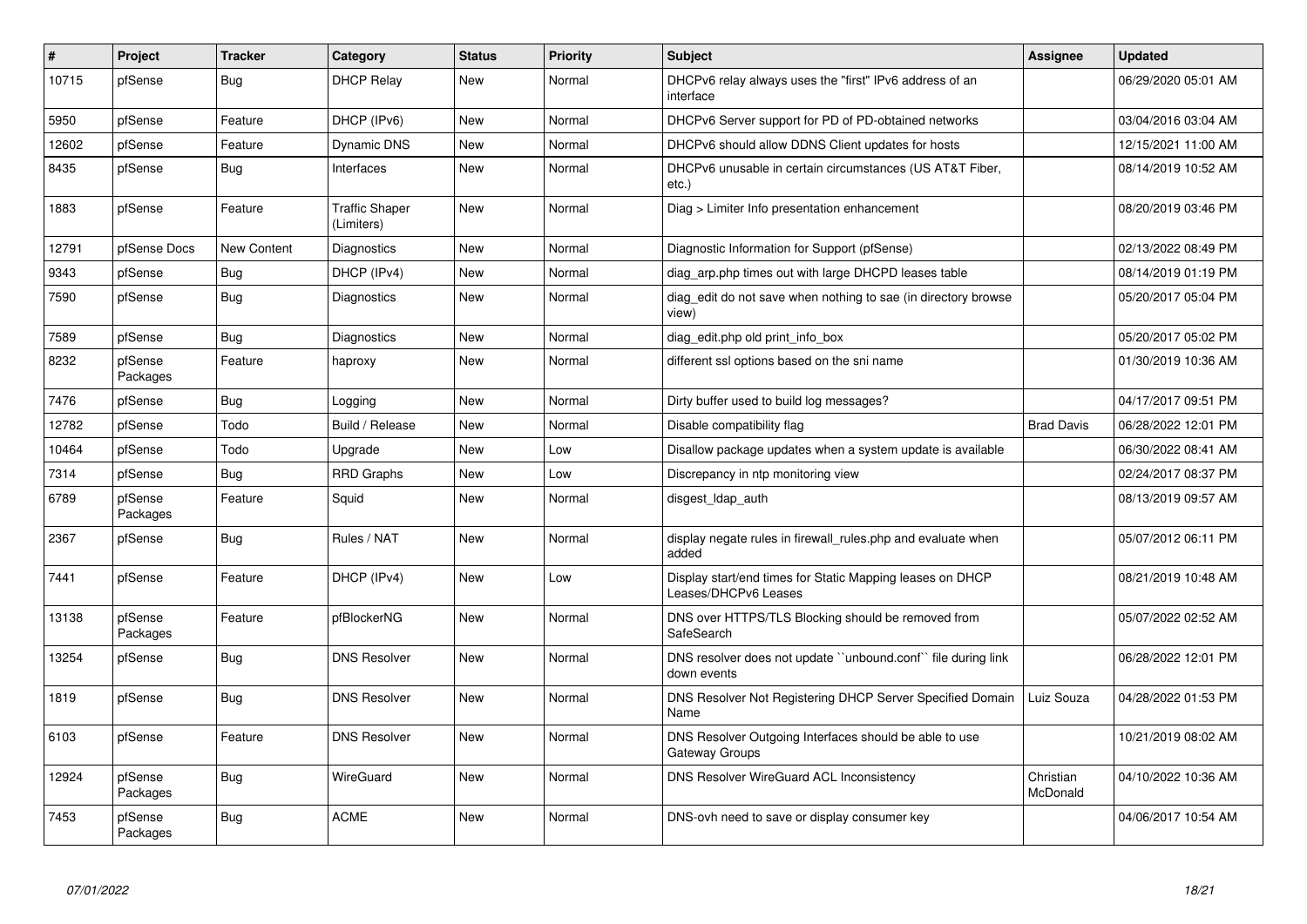| #     | Project             | <b>Tracker</b> | Category                            | <b>Status</b>                 | Priority | <b>Subject</b>                                                                                    | <b>Assignee</b> | <b>Updated</b>      |
|-------|---------------------|----------------|-------------------------------------|-------------------------------|----------|---------------------------------------------------------------------------------------------------|-----------------|---------------------|
| 11099 | pfSense<br>Packages | Feature        | pfBlockerNG                         | New                           | Normal   | DNSBL blocking by schedule                                                                        |                 | 11/25/2020 12:12 AM |
| 11295 | pfSense<br>Packages | Feature        | pfBlockerNG                         | Feedback                      | Normal   | DNSBL IDN support                                                                                 | Viktor Gurov    | 09/10/2021 11:33 AM |
| 12414 | pfSense<br>Packages | Bug            | pfBlockerNG                         | Feedback                      | Normal   | DNSBL SafeSearch page displays input validation error if DoH /<br>DoT blocking is not enabled     |                 | 12/30/2021 02:49 PM |
| 13236 | pfSense Docs        | Todo           | Products                            | New                           | Normal   | Document link speed limitations with igc and ix on 6100/4100                                      |                 | 05/31/2022 05:53 PM |
| 12565 | pfSense Docs        | New Content    | OpenVPN                             | New                           | Normal   | Document new "Duplicate Connection Limit" option on<br>OpenVPN server instances                   | Jim Pingle      | 12/06/2021 08:07 AM |
| 13223 | pfSense Docs        | New Content    | Routing / Gateways                  | Feedback                      | Normal   | Document new gateway state killing behavior                                                       | Jim Pingle      | 05/27/2022 01:59 PM |
| 9369  | pfSense Docs        | New Content    | Packages                            | <b>New</b>                    | Normal   | Document remaining packages                                                                       | Jim Pingle      | 04/14/2021 03:39 PM |
| 11147 | pfSense             | <b>Bug</b>     | Dynamic DNS                         | <b>New</b>                    | Normal   | Domeneshop DynDNS IPv4 and IPv6                                                                   |                 | 12/09/2020 11:47 PM |
| 8192  | pfSense             | <b>Bug</b>     | Gateway Monitoring                  | New                           | Low      | dpinger - Change in ISP link-local IPv6 address drops<br>connectivity                             | Luiz Souza      | 11/05/2020 07:31 AM |
| 13267 | pfSense             | Bug            | OpenVPN                             | <b>New</b>                    | Normal   | dpinger continues to run on OpenVPN gateway after OpenVPN<br>service is stopped.                  |                 | 06/12/2022 02:49 PM |
| 12829 | pfSense             | <b>Bug</b>     | <b>Traffic Shaper</b><br>(Limiters) | Feedback                      | Normal   | Dummynet kernel module fails to load after upgrade.                                               |                 | 03/17/2022 09:26 AM |
| 7903  | pfSense<br>Packages | Feature        | New Package<br>Request              | <b>New</b>                    | Normal   | Duo ssh package                                                                                   |                 | 01/16/2021 12:44 AM |
| 12894 | pfSense Plus        | Bug            | Certificates                        | <b>New</b>                    | Low      | duplicating freshly created certificates through refreshing                                       |                 | 03/03/2022 02:35 PM |
| 8432  | pfSense             | Bug            | Dynamic DNS                         | <b>New</b>                    | Normal   | Dynamic DNS Client gives an error that it can't find IPv6<br>address when WAN interface is a LAGG |                 | 09/17/2020 05:23 AM |
| 6493  | pfSense             | <b>Bug</b>     | Web Interface                       | Confirmed                     | Normal   | Dynamic DNS clients slow page load                                                                |                 | 06/17/2016 03:43 AM |
| 11084 | pfSense             | Feature        | Dynamic DNS                         | <b>New</b>                    | Normal   | Dynamic DNS include option to specify virtual IP addresses                                        |                 | 11/19/2020 01:26 PM |
| 7418  | pfSense             | Feature        | Dynamic DNS                         | <b>New</b>                    | Normal   | Dynamic dns should be sorted interface name                                                       |                 | 08/21/2019 08:58 AM |
| 7551  | pfSense             | <b>Bug</b>     | Rules / NAT                         | <b>New</b>                    | Normal   | Dynamic IPsec endpoints not added to rule set after WAN<br>down/up                                |                 | 05/16/2017 02:26 PM |
| 986   | pfSense             | Feature        | Web Interface                       | New                           | Normal   | Dynamic states view                                                                               |                 | 02/06/2016 04:58 AM |
| 11963 | pfSense<br>Packages | Feature        | <b>FRR</b>                          | New                           | Normal   | Dynamically change OSPF interface costs on selected<br>interfaces on CARP event                   |                 | 05/26/2021 04:13 AM |
| 12863 | pfSense             | Feature        | Authentication                      | <b>New</b>                    | Very Low | dynamically tune sha512crypt rounds                                                               | Jim Pingle      | 03/19/2022 12:53 PM |
| 12308 | pfSense<br>Packages | Feature        | New Package<br>Request              | <b>New</b>                    | Normal   | Dynamicaly Update Firewall Aliases from OpenVPN LDAP<br>Group membership of the connected user    |                 | 08/27/2021 12:51 AM |
| 7292  | pfSense             | Feature        | Dynamic DNS                         | <b>New</b>                    | Normal   | DynamicDNS configuration does not sync to HA secondary                                            |                 | 02/21/2017 04:56 PM |
| 13303 | pfSense             | <b>Bug</b>     | Dynamic DNS                         | <b>Pull Request</b><br>Review | Normal   | DynDNS - DNSExit no longer working                                                                | Koen Zomers     | 06/28/2022 12:01 PM |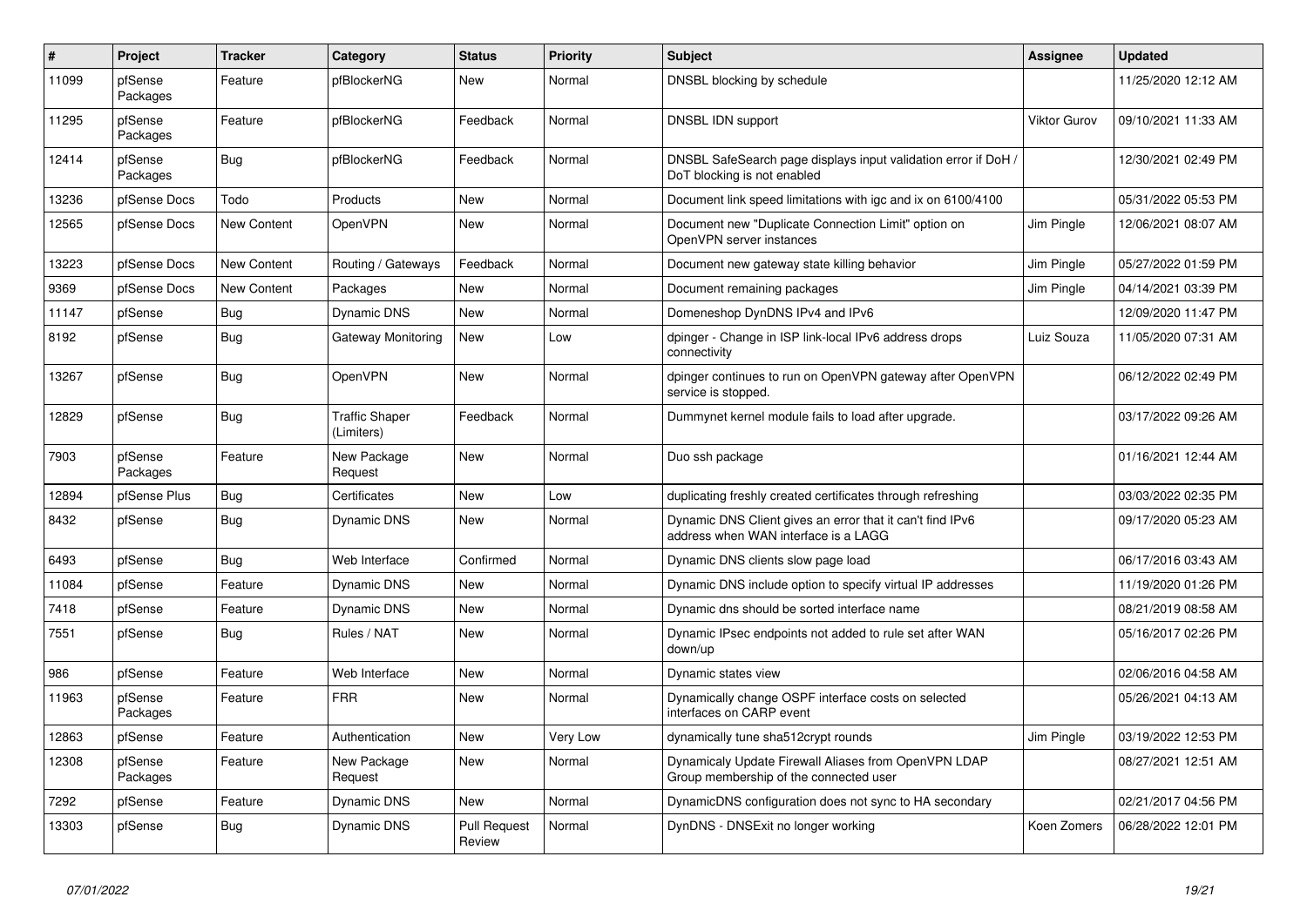| #     | Project             | <b>Tracker</b> | Category                        | <b>Status</b>                 | <b>Priority</b> | <b>Subject</b>                                                                                                                        | <b>Assignee</b>                | <b>Updated</b>      |
|-------|---------------------|----------------|---------------------------------|-------------------------------|-----------------|---------------------------------------------------------------------------------------------------------------------------------------|--------------------------------|---------------------|
| 9664  | pfSense             | Bug            | Dynamic DNS                     | New                           | Normal          | DynDNS and Dual-wan problem with CloudFlare (works with<br>$No-Ip)$                                                                   |                                | 08/03/2019 10:00 AM |
| 9805  | pfSense             | Bug            | Dynamic DNS                     | New                           | Normal          | dynDNS cloudflare multiple entries                                                                                                    |                                | 10/02/2019 04:51 PM |
| 12495 | pfSense             | Feature        | <b>Dynamic DNS</b>              | <b>Pull Request</b><br>Review | Normal          | DynDNS: add deSEC IPv4&v6 simultaneos update                                                                                          | Lukas Wiest                    | 11/01/2021 08:53 AM |
| 12494 | pfSense             | Feature        | Dynamic DNS                     | <b>Pull Request</b><br>Review | Normal          | DynDNS: make simultaneous update of IP and LegacyIP<br>possible                                                                       | Lukas Wiest                    | 11/01/2021 08:52 AM |
| 13298 | pfSense             | Bug            | Dynamic DNS                     | Pull Request<br>Review        | Normal          | Dynv6 does not check response code when updating                                                                                      | <b>Tiago Beling</b><br>d'Avila | 06/28/2022 12:01 PM |
| 10242 | pfSense<br>Packages | Feature        | New Package<br>Request          | New                           | Normal          | E2guardian Web filtering package                                                                                                      | Viktor Gurov                   | 05/30/2022 10:40 AM |
| 13310 | pfSense             | Bug            | Rules / NAT                     | Feedback                      | Normal          | Each line in the NPt destination IPv6 prefix list also contains the<br>network of the previous line when multiple choices are present | Jim Pingle                     | 06/28/2022 12:01 PM |
| 11980 | pfSense<br>Packages | Bug            | FreeRADIUS                      | Feedback                      | Normal          | EAP does not work with SQL backend                                                                                                    |                                | 07/21/2021 07:24 AM |
| 8474  | pfSense             | Feature        | <b>High Availability</b>        | <b>New</b>                    | Low             | Easier Conversion to HA Pair from Existing Non-HA Firewall                                                                            |                                | 04/19/2018 11:52 PM |
| 13020 | pfSense Docs        | Todo           | <b>Firewall Rules</b>           | New                           | Normal          | easyrule command documentation should document<br>permissible wildcards                                                               | Jim Pingle                     | 04/04/2022 08:01 AM |
| 12705 | pfSense             | Bug            | <b>IPsec</b>                    | Incomplete                    | Normal          | ECDSA certificate does not work for IPSec VPN phase 1                                                                                 |                                | 01/24/2022 03:22 PM |
| 7085  | pfSense             | Feature        | Rules / NAT                     | New                           | Normal          | <b>Edit Firewall Rules Seperator</b>                                                                                                  |                                | 09/10/2017 09:15 AM |
| 3465  | pfSense             | Bug            | <b>Traffic Shaper</b><br>(ALTQ) | New                           | Normal          | Editing Traffic Shaper queues causes status_queues.php error                                                                          |                                | 02/19/2014 01:53 AM |
| 10467 | pfSense             | Feature        | Notifications                   | New                           | Very Low        | Email alert functionality for system health                                                                                           |                                | 05/21/2020 06:02 AM |
| 13224 | pfSense             | Bug            | Notifications                   | New                           | Normal          | Email notification flood when UPS (NUT) and WAN send<br>notifications                                                                 |                                | 05/27/2022 01:58 AM |
| 4128  | pfSense             | Feature        | Notifications                   | <b>New</b>                    | Normal          | Email notification webgui configuration                                                                                               |                                | 11/18/2021 12:48 PM |
| 10718 | pfSense             | Feature        | Notifications                   | New                           | Normal          | Email notifications - add new field to enter a from: name                                                                             |                                | 07/01/2020 09:08 AM |
| 11567 | pfSense<br>Packages | Feature        | Mail report                     | New                           | Normal          | Email report add a note filed request                                                                                                 |                                | 02/27/2021 03:44 PM |
| 8570  | pfSense             | Bug            | <b>XML Parser</b>               | <b>New</b>                    | Normal          | Empty (dn)shaper config gets populated with newline                                                                                   |                                | 08/20/2019 02:45 PM |
| 6647  | pfSense             | Todo           | Web Interface                   | New                           | Very Low        | <b>Enable Additional Security Headers</b>                                                                                             |                                | 05/14/2021 01:09 AM |
| 3793  | pfSense             | Feature        | Rules / NAT                     | New                           | Normal          | Enable external authentication support for rules                                                                                      |                                | 08/05/2014 01:09 PM |
| 9704  | pfSense<br>Packages | Feature        | FreeRADIUS                      | New                           | Normal          | Enable filter_username                                                                                                                |                                | 08/27/2019 12:07 PM |
| 13227 | pfSense             | Feature        | <b>IPsec</b>                    | New                           | High            | Enable IPSec Virtual IP Pool assignment by Radius for Mobile<br>Users - SIMPLE FIX                                                    |                                | 05/27/2022 10:15 AM |
| 9545  | pfSense<br>Packages | Feature        | <b>FRR</b>                      | New                           | Normal          | Enable MULTIPATH in FRR                                                                                                               | Jim Pingle                     | 09/18/2020 12:52 PM |